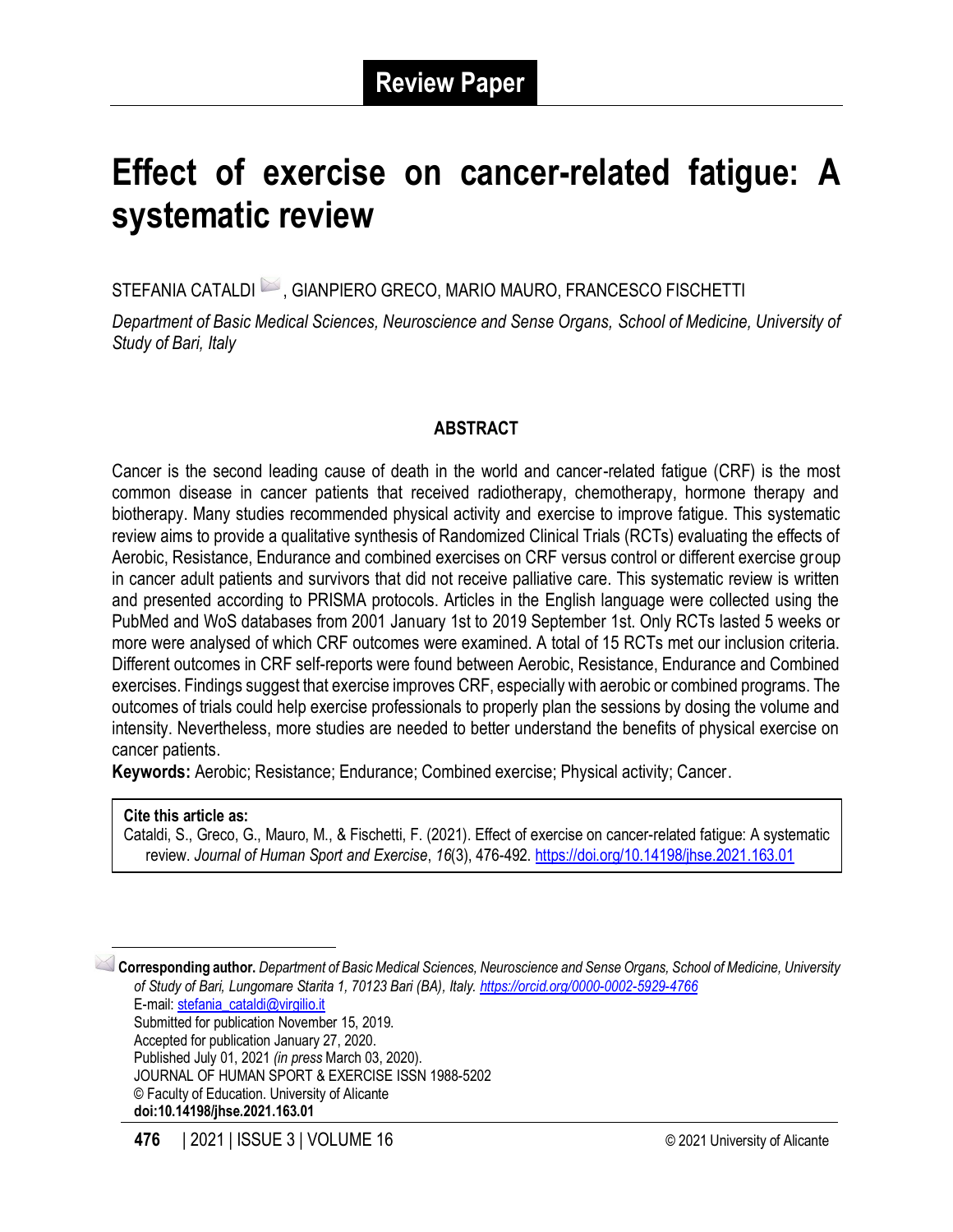# **INTRODUCTION**

Cancer is a group of diseases characterized by the uncontrolled growth and spread of abnormal cells. If the spread is not controlled, it can result in death. It is the second leading cause of death in the world and its incidence is growing, with 21.7 million new yearly cases predicted worldwide by 2030 (Torre et al., 2015). Five states with the highest incidence are Denmark (338/100,000), France (325/100,000), Australia (323/100,000), the USA (318/100,000) and South Korea (308/100,000) (Kessels et al., 2018). For example, the American Cancer Society (2019) estimated 1,762,450 of new cases for cancer in USA and about 371,000 in Italy during 2019 (AIOM, 2019). Cancer is caused by internal factors, such as inherited genetic mutations, hormones, and immune conditions and external factors, such as tobacco, infectious organisms, and an unhealthy diet; in 2012, USA registered about 5% of all cancers were caused by inactivity (Parkin et al., 2011). Furthermore, Cancer was estimated to have resulted in 208.3 million disability-adjusted-life-years in 2015 (Bernsten et al., 2017). One of these is cancer-related fatigue (CRF) (Akechi et al., 1999).

CRF is defined by the National Comprehensive Cancer Network (NCCN, 2003) as "*a persistent, subjective sense of tiredness related to cancer or cancer treatment that interferes with usual functioning*"; 70–100% of patients being treated for cancer are affected by CRF, which can be more distressing and disruptive to daily activities than the pain associated with the disease (Curt et al., 2000). It is a common disease in patients who received radiotherapy, chemotherapy, hormone therapy and biotherapy (Jacobsen et al., 1999; Robinson & Posner, 1992; Sitzia & Huggins, 1998; Stone et al., 2000). CRF was added to "*International Classification of Disease*" (Cella et al., 2001) and guidelines for its management were made (NCCN, 2003). Its effects may be incurred during treatments and they persist for many months or years (Bower et al., 2000; Broeckel et al., 1998). The effects of CRF also have deleterious influences on patients' and survivors' physical, mental, and emotional well-being (Cataldi, Latino, Greco, & Fischetti, 2019; Hofman et al., 2007). Several factors have been identified in research as contributing to fatigue, but it is still unclear what is most influent (Ryan et al., 2007). Physiological and psychosocial factors play a part in the specific mechanisms involved in the development of CRF (Ahlberg et al., 2003; Fischetti et al., 2019); an import contribute was made by muscular metabolism (Brown et al., 2005; Forsyth et al., 1999; Isaksson et al., 2002; Lane et al., 1998; Lee et al., 2003; McCully et al., 1996). For assessment and management of CRF, different scales and questionnaire were made (Cleeland et al., 1999; Mendoza et al., 1999; Piper, 1997; Piper et al., 1989; Piper et al., 1998; Schwartz, 1998; Schwart & Meek, 1999; Smets et al., 1995; Sutherland et al., 1999).

The NCCN's (2015) clinical practice guidelines recommend physical activity and exercise to improve fatigue, undergoing and/or after treatments. A recent meta-analysis showed that both exercise and psychological treatments have small effect sizes in CRF, whereas medication has no effects, with most effects of exercise during cancer therapy (Mustian et al., 2017). Despite the evidence of training's benefits, cancer survivors or patients report a significant decline in exercise after diagnosis, with less than 50% engaging in a beneficial exercises program (Humpel & Iverson, 2007; Midtgaard et al., 2009). A Cochrane systematic review and meta-analysis by Cramp and Byron-Daniel (2012) examined the effects of exercises on CRF in patients who received palliative or non-palliative treatments. Another review of Kessels et al. (2018) exceeded this problem establishing the effects of exercises on CRF in a population not suffering from specific end-life-distress, but they used only MET to quantify the intensity of exercises. Also, we included RCT 3-armed.

This study aims to provide a systematic review of RCTs evaluating the effects of Aerobic, Resistance, Endurance and combined exercises on CRF versus control or different exercise group, confronted from baseline to one or more follow-ups, in cancer patients and survivors who were adult (18 years old or more) and who did not receive palliative care. Different self-report used for fatigue outcomes and exercise intensity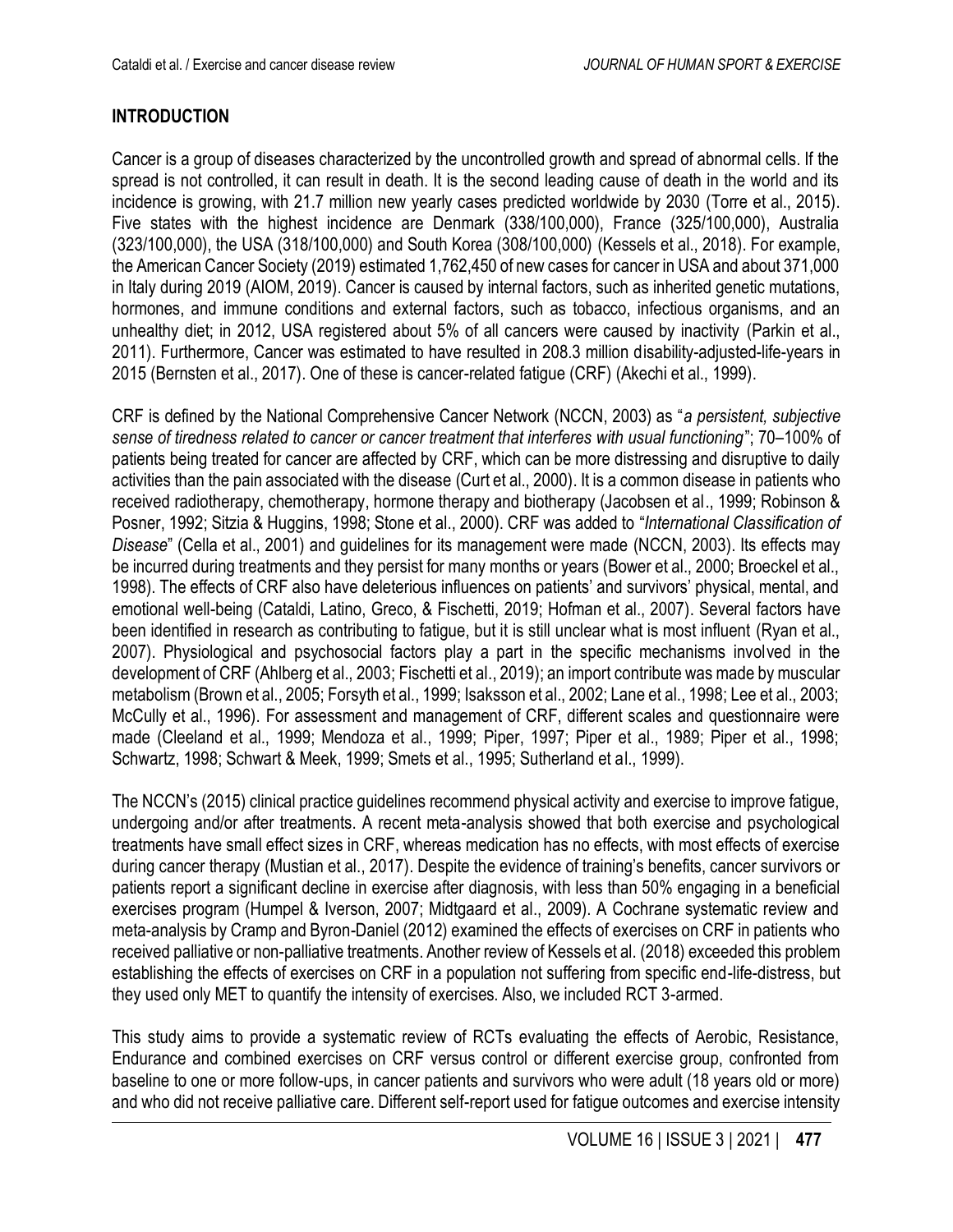was registered by common methods as percentage of HR<sub>max</sub> (Cinke & Thomas, 1981) or HR<sub>r</sub> (Cheng et al., 2002), RPE (Borg, 1970), METs (Mendes et al., 2018), 1RM (Delorme & Watkins, 1948) and VO<sub>2peak</sub> (Noonan & Dean, 2000).

## **METHODS**

#### *Search strategy and information processing*

The systematic review is written and presented according to PRISMA protocols (Liberati et al., 2009). PubMed (a search engine for free access to the MEDLINE database of citations and abstracts of biomedical research articles) and Web of Science (online scientific information service, provided by Thomson Reuters, integrated in ISI Web of Knowledge, WOK, containing original articles based on clinical trials) databases were used to obtain all the data used in this study. The keywords used were: ("*cancer patients*" OR "*cancer survivors*") AND ("*fatigue*" OR "*cancer-related fatigue*") AND "*exercise*" AND "*randomized controlled trial*" AND "*free full text*" AND "*custom date range*" ("*2001 January 1st to 2019 September 1st* "). The search string was ("*cancer patients*" [All Fields] OR "*cancer survivors*" [All Fields]) AND ("*fatigue*" [All Fields] OR "*cancerrelated fatigue*" [All Fields]) AND "*exercise*". There was a custom date range published from 2001 January 1<sup>st</sup> to 2019 September 1st.

|  | Eligibility criteria |  |
|--|----------------------|--|
|  |                      |  |

Table 1. PICOST eligibility criteria.

| <b>Parameter</b>    | <b>Inclusion criteria</b>                                                                                                                          | <b>Exclusion criteria</b>                                                                                                                                                   |  |  |  |
|---------------------|----------------------------------------------------------------------------------------------------------------------------------------------------|-----------------------------------------------------------------------------------------------------------------------------------------------------------------------------|--|--|--|
| <b>Patients</b>     | Adults (> 18 years) living with or Patients < 18 years<br>beyond cancer diagnosis not Patients receiving palliative care<br>receiving<br>treatment | palliative care, Patients without cancer<br>undergoing or post therapy and/or Patients with unrecoverable<br>metastatic disease                                             |  |  |  |
| <b>Intervention</b> | Physical activity with AE, RE, EN Chess, Physiotherapy,<br>and/or combined exercises                                                               | Yoga, Dance, Qigong, Powerlifting,<br>Tai chi, Pilates, Mindfulness,<br>Music<br>therapy, CBT, EMS, Isometric<br>training, Psychoeducation, Diet and<br>Dietary supplements |  |  |  |
| Comparator          | Non-exercise control group; RE, AE<br>or EN exercise group                                                                                         | Non-exercise control<br>group<br>receiving additional care, such as<br>diet, CBT, physiotherapy, etc.                                                                       |  |  |  |
| <b>Outcome</b>      | Perceived of Fatigue measured by<br>self-report questionnaire                                                                                      | No fatigue result                                                                                                                                                           |  |  |  |
| <b>Study design</b> | RCTs with length of follow up of 5 <b>Non-RCTs</b><br>weeks or more                                                                                | RCTs lasted 4 weeks or less<br>No English language                                                                                                                          |  |  |  |
| <b>Timing</b>       | September 1 <sup>st</sup>                                                                                                                          | From 2001 January 1st to 2019 Before 2001 and after 2019<br>September 1st                                                                                                   |  |  |  |
|                     | Abbrovistions: AE Aerobis: PE Posistance: EN Endurance: CPT Cognitive Pebovieural Therapy: EMS Electric Muscular                                   |                                                                                                                                                                             |  |  |  |

*Abbreviations: AE, Aerobic; RE, Resistance; EN, Endurance; CBT, Cognitive Behavioural Therapy; EMS, Electric Muscular Stimulation; RCTs, Randomized Controlled Trials.*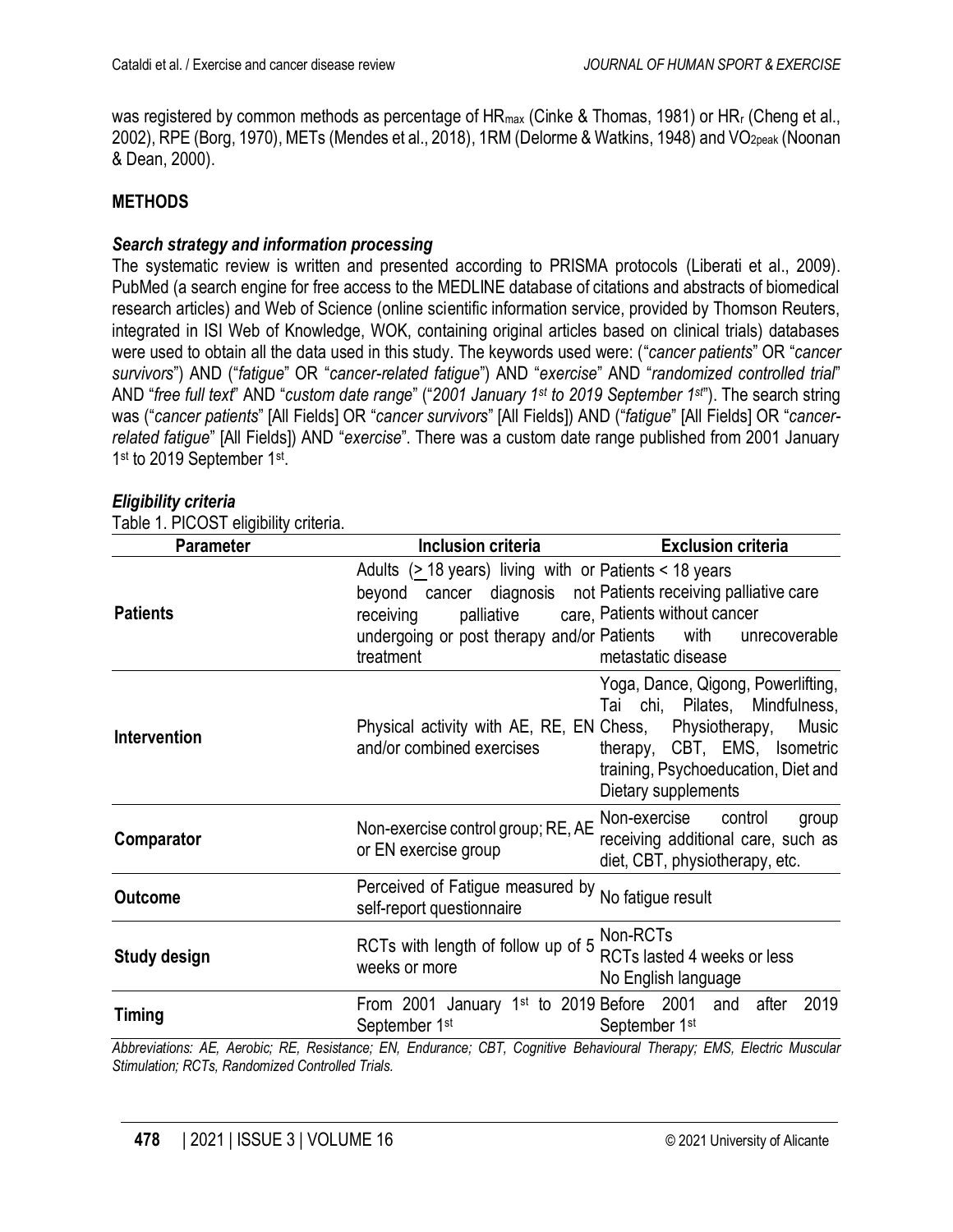A summary of the inclusion and exclusion criteria for this review is shown in PICOST (Miller, 2001) Table 1. Each of the identified articles was independently analysed by three researchers. Patients were adults (≥18 years) living with, or beyond, any cancer diagnosis, undergoing or after some therapy and/or treatment; they didn't receive palliative care but active treatment as surgery, radiotherapy (included ADT), chemotherapy and/or hormone therapy. Metastatic diseases were included if it was not unrecoverable. We included RCTs in which were Aerobic, Resistance, Endurance and/or combined exercise. We examined only RCT in which were CRF outcomes. Only Randomized Controlled Trials were analysed, which were published from 2001 January 1<sup>st</sup> to 2019 September 1<sup>st</sup>. We considered acceptable RCT which lasted 5 weeks or more and had one or multiple follow-ups for inclusion. We considerable acceptable all intensity of exercise if it was correctly reported. We excluded Yoga, Qigong, Tai chi, Powerlifting, Pilates and Dance exercises because they need a specialist trainer and some of them request a good motor activity experience. Every study had at least one control group, who didn't exercise, and could compare two or more group if it was a 3-armed trial. Outcomes had to underline changes in fatigue and were expressed in quantitative measures by a validated self-report questionnaire. Only English language was acceptable for inclusion study.

# *Data collection process and analysis*

Two independent reviewers extracted data available in the full free texts. All variables for which data were sought are: a) Fatigue severity, measured by self-report questionnaire validated to assess and manage CRF in patients or survivors and expressed in *p*-value; b) Number of patients of interventions or control groups, sample mean age, gender of patients; c) Type of cancer and treatment; d) Type of exercise, its intensity and its frequency; e) Length of study analysis; f) Intervention in groups.

The principal summary measures were expressed as standardizes difference in means (Cohen's *d*) of CRF and *p*-value to quantify the idea of statistical significance of evidence. It is assumed that an effect size *d* ≥ 0.80 represents a large effect, 0.50 ≤ *d* < 0.80 medium and *d* < 0.50 small (Cohen, 1988). *P*-value is generally considered an α = .05 as a threshold value under which data has a statistical significance (Wasserstein & Lazar., 2016).

# *Additional analyses*

We analysed 4 different interventions:

- 1. Aerobic exercises as walking, jogging, swimming, biking and running. For stay in aerobic training, level of intensity was between 40-65% HRmax, 50-75% HRr, or 35-50% VO2peak.
- 2. Resistance exercises as muscular contraction on machine or with resistance band. The intensity wasn't over 85% 1RM.
- 3. Endurance exercises that trained cardiovascular and respiratory system with high intensity (> 80%  $HR<sub>r</sub>$  or 75%< VO<sub>2peak</sub> < 95%)
- 4. Combined two or more of precedent interventions.

# **RESULTS**

# *Study selection*

The search strategy found 1880 RCTs, of which 827 were free full texts. After checking for duplicates, remained 651 RCTs. From these, 47 trials were included for independent screening. 32 trials were excluded and only 15 respected the inclusion criteria (reported in Table 1) and were included in the systematic review. The PRISMA flow diagram (Moher et al., 2009) reported in Figure 1 reports an overview of "*study selection*''.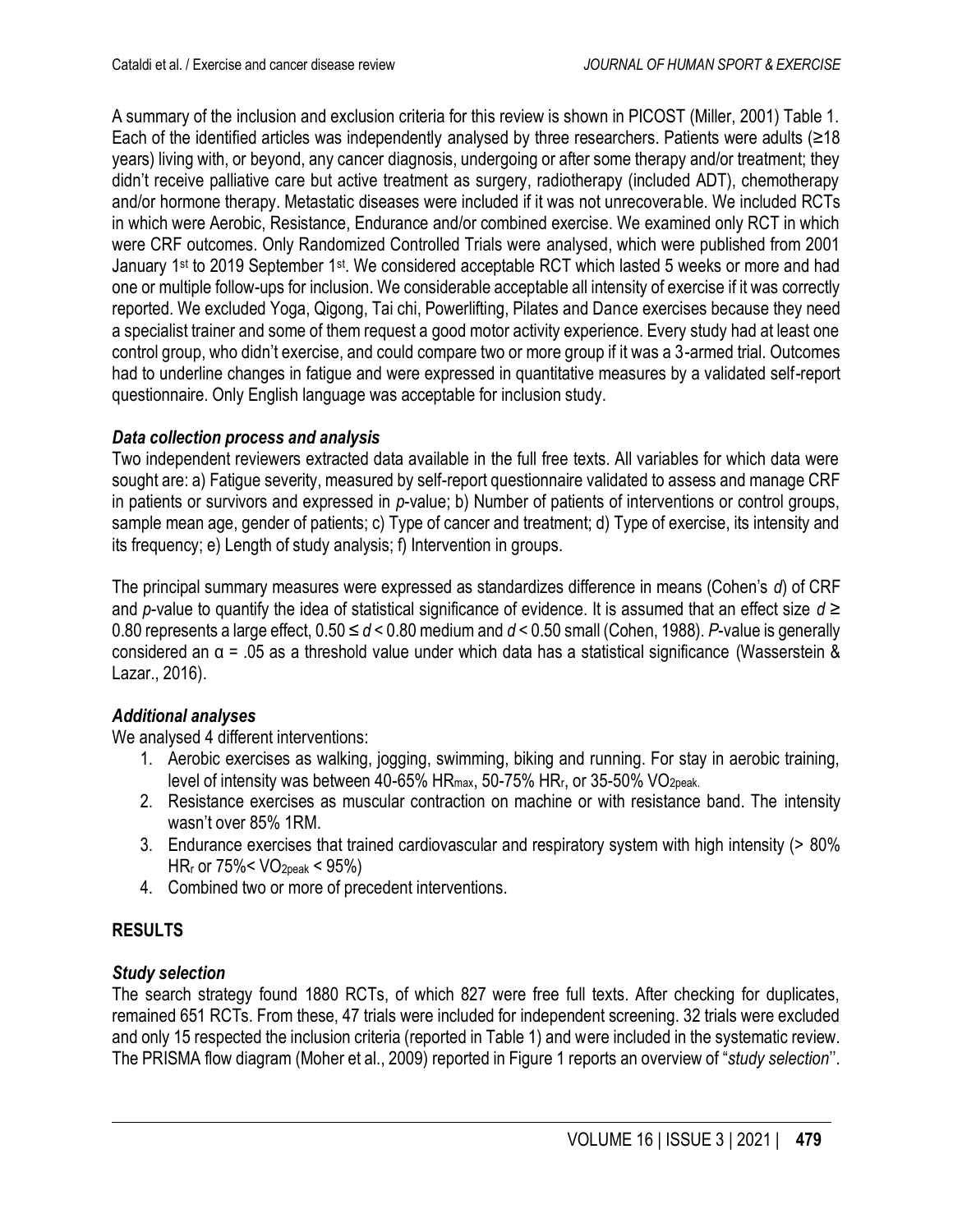

Figure 1. Flowchart on the literature search of exercise effects on cancer-related fatigue.

# *Study characteristics*

All 15 trials were RCTs (Adams et al., 2018; Cormie et al., 2015; Dieli-Conwright et al., 2018; Galiano-Castillo et al., 2016; Hojan et al., 2016; Hwang et al., 2008; Kampshoff et al., 2015; Monga et al., 2007; Paulo et al., 2019; Penttinen et al., 2019; Pinto et al., 2005; Schmidt et al., 2015; Segal et al., 2009; Shobeiri et al., 2016; Steindorf et al., 2014). Table 2 reviews all patient details. In total, 1664 patients were included in the trials, of whom 376 were men and 1288 were women. 905 patients were randomized in an intervention group (IG1+IG2) and 749 were randomized in a control group of which 36 received a basic recommendation for exercise (Galiano-Castillo et al., 2016) and 142 followed relaxation treatment (Paulo et al., 2019; Schmidt et al., 2015; Steindorf et al., 2014). The weighted average age was 54.91. In 9 RCTs patients reported breast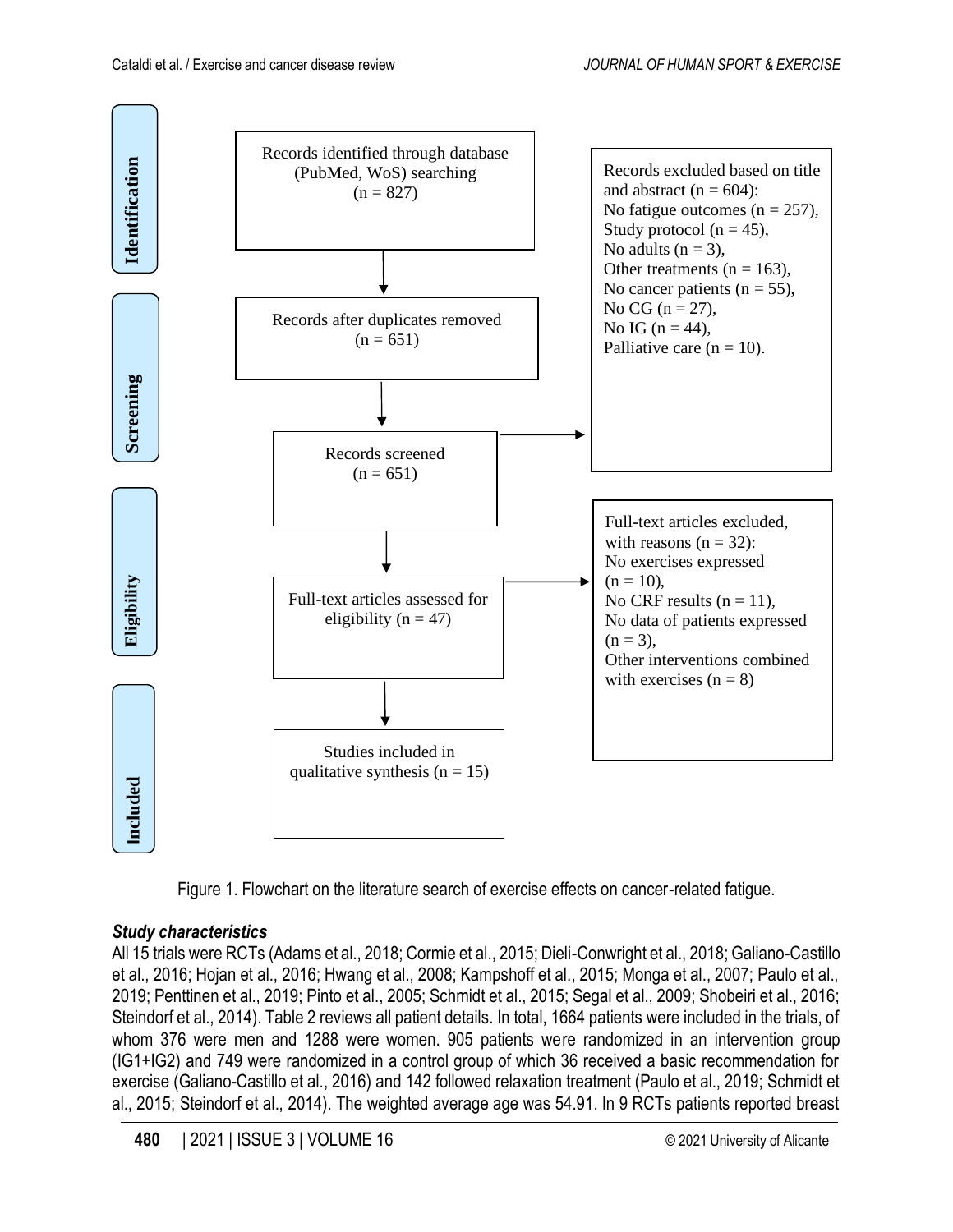cancer (Dieli-Conwright et al., 2018; Galiano-Castillo et al., 2016; Hwang et al., 2008; Paulo et al., 2019; Penttinen et al., 2019; Pinto et al., 2005; Schmidt et al., 2015; Shobeiri et al., 2016; Steindorf et al., 2014), in 4 reported prostate cancer (Cormie et al., 2015; Hojan et al., 2016; Monga et al., 2007; Segal et al., 2009), in 1 reported testicular cancer (Adams et al., 2018), in 1 multiple cancer (Kampshoff et al., 2015). In 8 trials patients were still undergoing different therapies (Cormie et al., 2015; Hojan et al., 2016; Hwang et al., 2008; Monga et al., 2007; Paulo et al., 2019; Schmidt et al., 2015; Segal et al., 2009; Steindorf et al., 2014), in 3 trials patients completed therapies (Kampshoff et al., 2015; Penttinen et al., 2019; Shobeiri et al., 2016) and in 4 trials patients were analysed after therapies (Adams et al., 2018; Dieli-Conwright et al., 2018; Galiano-Castillo et al., 2016; Pinto et al., 2005). Exercise interventions lasted from 5 weeks (Mendes et al., 2018) to 5 years (Penttinen et al., 2019), of which 11 trials did follow-up at baseline and after treatment (Adams et al., 2018; Cormie et al., 2015; Dieli-Conwright et al., 2018; Galiano-Castillo et al., 2016; Hojan et al., 2016; Hwang et al., 2008; Kampshoff et al., 2015; Pinto et al., 2005; Shobeiri et al., 2016; Schmidt et al., 2015), 3 RCTs did 3 different follow-up (baseline, T1 and T2) (Paulo et al., 2019; Segal et al., 2009; Steindorf et al., 2014) and other one trial did 6 follow-ups (Penttinen et al., 2019).

| TADIC Z. FALICITIS UCIAIIS.<br><b>Study</b> | <b>Patients</b> | IG <sub>1</sub> | IG <sub>2</sub> | CG  | Age (yrs.) | Gender               |
|---------------------------------------------|-----------------|-----------------|-----------------|-----|------------|----------------------|
| Paulo et al. (2019)                         | 36              | 18              | 0               | 18  | 65         | female               |
| Shobeiri et al. (2016)                      | 53              | 27              | 0               | 26  | 43         | female               |
| Galiano-Castillo et al. (2016)              | 72              | 36              | 0               | 36  | 48         | female               |
| Schmidt et al. (2015)                       | 95              | 49              | 0               | 46  | 53         | female               |
| Adams et al. (2018)                         | 63              | 35              | 0               | 28  | 44         | male                 |
| Penttinen et al. (2019)                     | 444             | 235             | 0               | 209 | 53         | female               |
| Dieli-Conwright et al. (2018)               | 91              | 46              | 0               | 45  | 53         | female               |
| Steindorf et al. (2014)                     | 155             | 77              | 0               | 78  | 56         | female               |
| Kampshoff et al. (2015)                     | 277             | 91              | 95              | 91  | 54         | $f = 223$ ; m = 54   |
| Hojan et al. (2016)                         | 54              | 27              | 0               | 27  | 68.5       | male                 |
| Monga et al. (2007)                         | 21              | 11              | 0               | 10  | 69         | male                 |
| Segal et al. (2009)                         | 121             | 40              | 40              | 41  | 66         | male                 |
| Hwang et al. (2008)                         | 37              | 17              | 0               | 20  | 46         | female               |
| Cormie et al. (2015)                        | 63              | 32              | 0               | 31  | 68.5       | male                 |
| Pinto et al. (2005)                         | 82              | 39              | 0               | 43  | 53         | female               |
| ALL                                         | 1664            | 780             | 135             | 749 | 54.91*     | $f = 1288$ ; m = 376 |

Table 2. Patients details.

*\*Weighted average of age; IG, intervention group; CG, control group; m, male; f, female.*

# *Results of individuals studies*

The results are summarized in Table 3. Thirteen RCTs found improvements in CRF (Adams et al., 2018; Cormie et al., 2015; Dieli-Conwright et al., 2018; Galiano-Castillo et al., 2016; Hojan et al., 2016; Hwang et al., 2008; Kampshoff et al., 2015; Monga et al., 2007; Paulo et al., 2019; Pinto et al., 2005; Segal et al., 2009; Shobeiri et al., 2016; Steindorf et al., 2014), one trial found improvements only in patients who were not affected of depression (Schmidt et al., 2015) and other one trial found improvements in patients who changed intensity of exercise or physical performance (Penttinen et al., 2019). Four types of exercise intervention were used: Aerobic (Monga et al., 2007; Pinto et al., 2005; Segal et al., 2009; Shobeiri et al., 2016); Resistance (Schmidt et al., 2015; Segal et al., 2009; Steindorf et al., 2014); Endurance (i.e., High Intensity Interval Training) (Adams et al., 2018), Combined (Cormie et al., 2015; Dieli-Conwright et al., 2018; Galiano-Castillo et al., 2016; Hojan et al., 2016; Kampshoff et al., 2015; Mendes et al., 2018; Paulo et al., 2019; Penttinen et al., 2019). One of these trials (Segal et al., 2009) found improvements in CRF with aerobic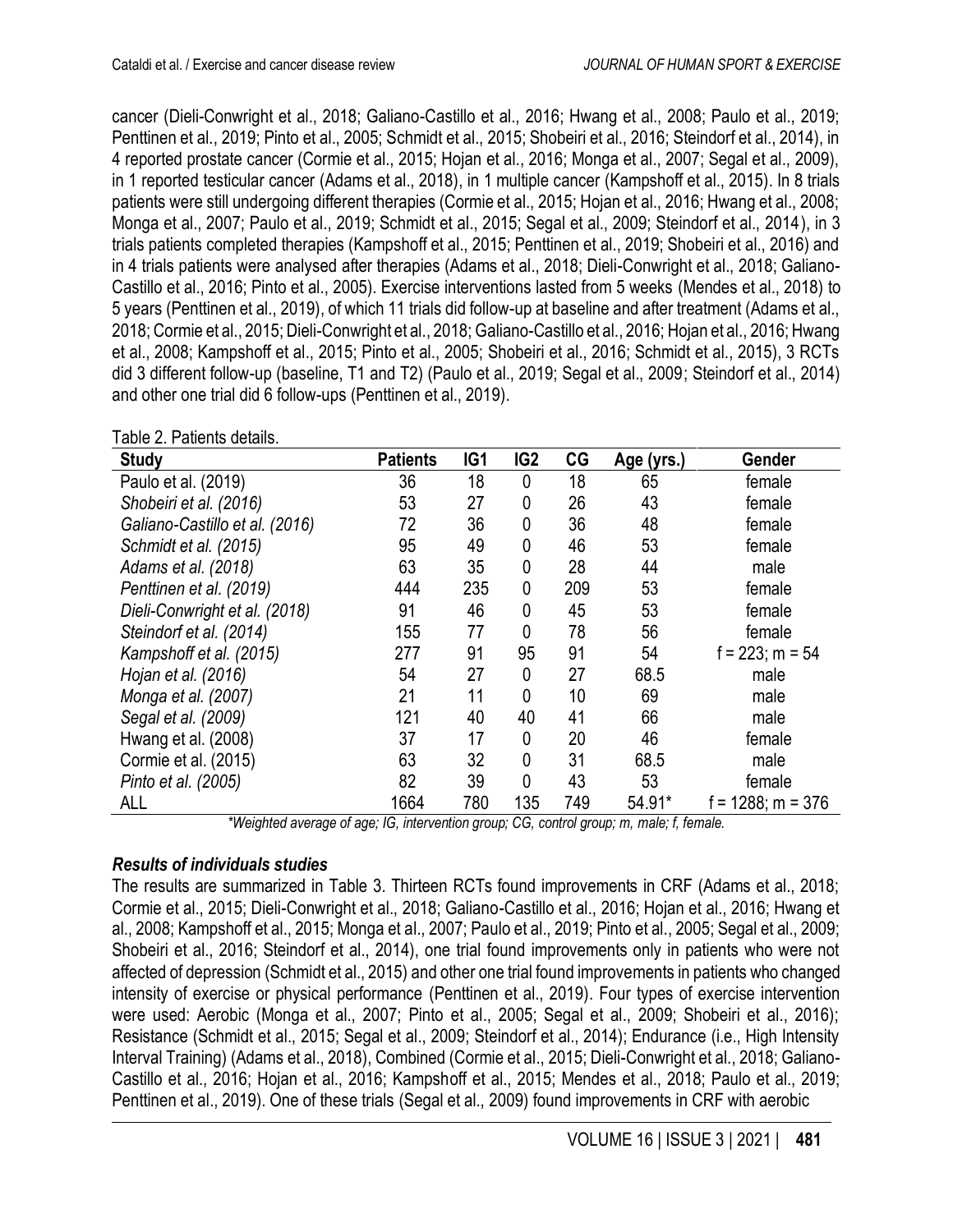| <b>Article</b>                                                           | $-n$ IG1<br>$-n$ IG2<br>$-n$ CG<br>-Age (sm)<br>-Sex                 | -Cancer<br>-Treatment                                  | -Outcome<br>instrument<br>-P-Value                                                                      | -Exercise<br>-Intensity<br>-Frequency                                          | -Time follow-up<br>-All Outcomes compared                                                                                              | <b>Activity IG</b>                                                                                                                       | <b>Control Group</b>                                |
|--------------------------------------------------------------------------|----------------------------------------------------------------------|--------------------------------------------------------|---------------------------------------------------------------------------------------------------------|--------------------------------------------------------------------------------|----------------------------------------------------------------------------------------------------------------------------------------|------------------------------------------------------------------------------------------------------------------------------------------|-----------------------------------------------------|
| RCT (2x3) Paulo -n = $18$<br>et al. (2019)                               | $-n = \varnothing$<br>$-n = 18$<br>-65 years<br>-female              | -Undergoing<br>aromatase<br>inhibition<br>therapy      | -Breast (100%) -EORTCQLQ-30<br>$-p < .001$ (IG vs.<br>CG)                                               | $-AE+RE$<br>$-60 - 85%$ HR <sub>max</sub> (AE)<br>-Max rep (RE)<br>$-3$ d/w    | -9 Months<br>-Improved:<br>CRF, Nausea, Dyspnoea,<br>Sleep disturbance,<br>Physical fitness, etc.                                      | Warm-up + 40' RE exercises on<br>machine + 30' AE exercise + cool-<br>down                                                               | 45' of Stretch and<br>relaxation exercise, 2<br>d/w |
| <b>RCT (2x2)</b><br>Shobeiri et al.<br>(2016)                            | $-n = 27$<br>$-n = \emptyset$<br>$-n = 26$<br>-43 years<br>-female   | -Completed<br>surgery and RT CG)<br>o CT               | -Breast (100%) -EORTCQLQ-30<br>$-p < .001$ (IG vs.                                                      | $-AE$<br>$-50-75%$ HR <sub>r</sub><br>$-2$ d/w                                 | -10 Weeks<br>-Improved: CRF, Nausea,<br>Pain, Dyspnoea, Insomnia, exercise + 5' of cool down<br>physical and mental fitness<br>and QoL | Warm-up (5-10' of stretching and<br>moderate walking) + 15' of AE                                                                        | Usual Care and<br>sedentary lifestyle               |
| <b>RCT (2X2)</b><br>Galiano-Castillo -n = $\varnothing$<br>et al. (2016) | $-n = 36$<br>$-n = 36$<br>-48 years<br>-female                       | -Breast (100%) -PFS<br>-After RT<br>and/or CT          | $-p < .05$ (IG vs CG)                                                                                   | $-AE+RE$<br>-ACSM guidelines<br>$-3$ d/w                                       | -6 Months<br>-Improved: CRF, Health<br>status, Physical and<br>Cognitive fitness                                                       | 90' of training with warm-up + AE<br>and RE exercises + cool down                                                                        | Basic recommendation<br>for exercises               |
| <b>RCT (2x2)</b><br>Schmidt et al.<br>(2015)                             | $-n = 49$<br>$-n = \varnothing$<br>$-n = 46$<br>-53 years<br>-female | -Breast (100%) - FAQ<br>-Undergoing<br>adjuvant CT     | $-p < .098$ (patients<br>with high Iv of<br>depression)<br>$-p < .038$ (patients<br>without depression) | $-RE$<br>-60-80% 1RM<br>$-2$ d/w                                               | -12 Weeks<br>role f.                                                                                                                   | 8 machines based progressive RE Relaxation accord to<br>-Improved: CRF, social and training (3 sets x 12 repetition); no<br>AE exercises | Jacobsen (Jacobsen &<br>al., 1999)                  |
| <b>RCT (2X2)</b><br>Adams et al.<br>(2018)                               | $-n = 35$<br>$-n = \varnothing$<br>$-n = 28$<br>-44 years<br>-male   | -Testicular<br>$(100\%)$<br>-After RT, CT<br>or others | -FACT-F<br>$-p = .003$                                                                                  | -High Intensity<br>Interval-Training<br>-75-95% VO <sub>2max</sub><br>$-3$ d/w | -3 Months<br>-Improved: CRF, Mental<br>component and vitality                                                                          | Warm-up 5' +<br>HIIT 25' (4 sets x 4', 3' of active<br>recovery in 3 intervals) + cool<br>down                                           | Maintained baseline<br>exercise lv                  |
| RCT*<br>Penttinen et al.<br>(2019)                                       | $-n = 235$<br>$-n = \emptyset$<br>$-n = 209$<br>-53 years<br>-female | -Breast (100%) -FACIT-F<br>and RT or<br>started ET     | -Completed CT -p = .065 (in patients -RPE 14-16<br>without increment of -Incremented MET-<br>MET-h/w)   | $-AE + RE + EN$<br>h/w or changed<br>physical<br>performance                   | -5 Years<br>-Improved: CRF, Physical<br>and Role fitness                                                                               | 1 day with 60' of AE exercises and Maintained baseline<br>circuit training<br>2 days (at least) of EN exercise                           | exercises lv                                        |

|  |  |  |  | Table 3. Studies that investigated the effects of exercise on cancer-related fatigue. |
|--|--|--|--|---------------------------------------------------------------------------------------|
|  |  |  |  |                                                                                       |

**482** | 2021 | ISSUE 3 | VOLUME 16 © 2021 University of Alicante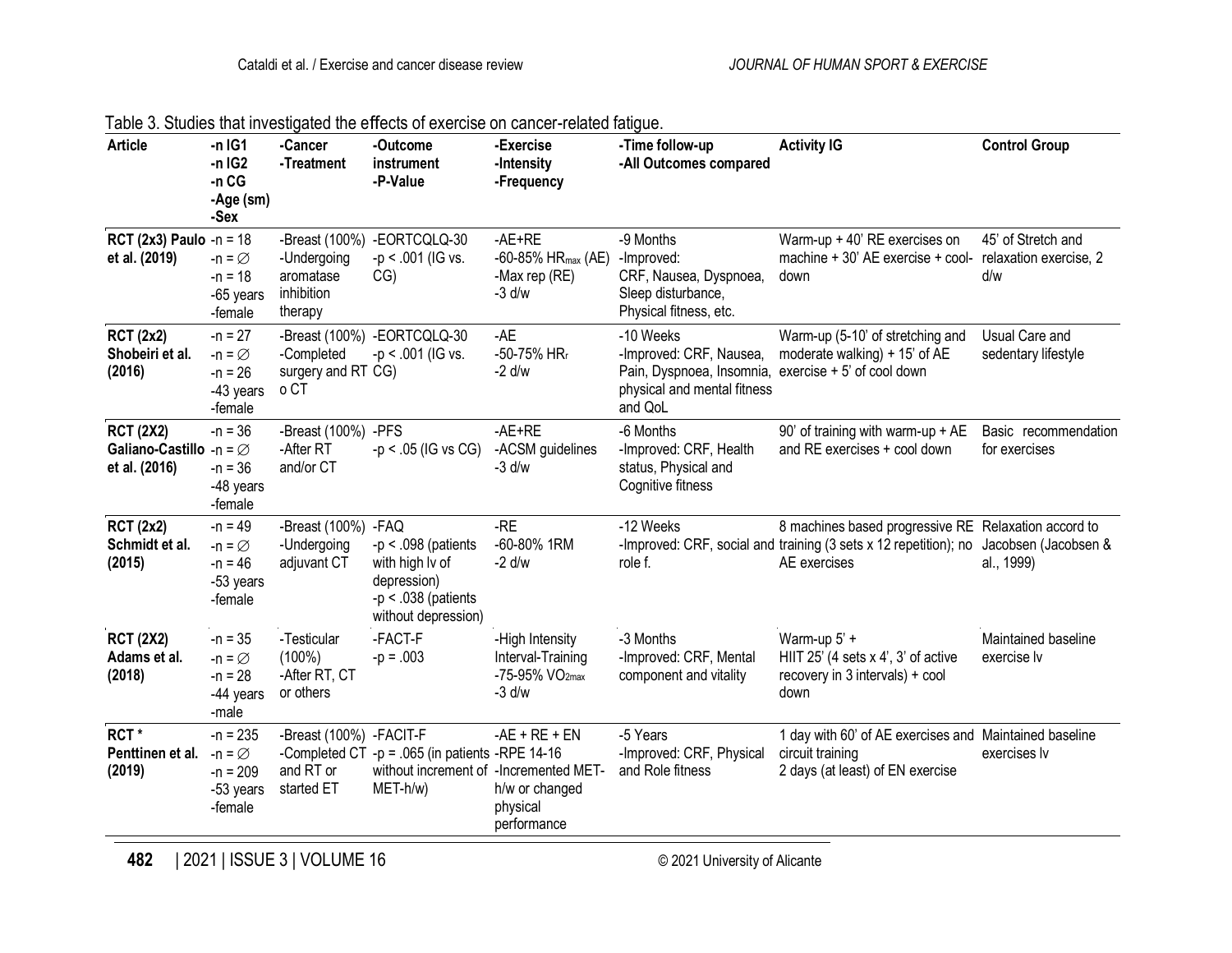|                                                                                  |                                                                                                                 |                                                                                                                                                | $-p = .002$ (in patients -3 or more d/w<br>with increment of<br>$MET-h/w)$<br>$-p = .003$ (patients<br>who changed p.<br>performance) |                                                                                                                  |                                                                            |                                                                                                                 |                                 |
|----------------------------------------------------------------------------------|-----------------------------------------------------------------------------------------------------------------|------------------------------------------------------------------------------------------------------------------------------------------------|---------------------------------------------------------------------------------------------------------------------------------------|------------------------------------------------------------------------------------------------------------------|----------------------------------------------------------------------------|-----------------------------------------------------------------------------------------------------------------|---------------------------------|
| <b>RCT (2x2) Dieli-</b> $-n = 46$<br>Conwright et al. $-n = \emptyset$<br>(2018) | $-n = 45$<br>-63 years<br>-female                                                                               | -Breast (100%) - BFI                                                                                                                           | -After CT e RT -p < .001 (IG vs CG) -65-80% HR <sub>max</sub>                                                                         | $-AE + RE$<br>-60-80% 1RM<br>(weight increased by<br>$10-15%$<br>$-3$ d/w                                        | -12 Weeks<br>-Improved: CRF, Physical<br>fitness, QoL                      | Day 1 and 3: 5' warm-up + 70' RE Usual care<br>and AE exercises + 5' cool down<br>Day 2: 30-50' of AE exercises |                                 |
| <b>RCT (2x3)</b><br>Steindorf et al.<br>(2014)                                   | $-n = 77$<br>$-n = \varnothing$<br>$-n = 78$<br>-56 years<br>-female                                            | -Breast (100%) - FAQ<br>-Undergoing<br>adjuvant RT                                                                                             | $-p = .044$                                                                                                                           | $-RE$<br>-60-80% 1RM<br>$-2$ d/w                                                                                 | -12 Weeks<br>- Improved: CRF, Pain                                         | 60' with 8 different machine-based Relaxation without RE<br>RE exercise (3 sets of 8-12 reps)                   | and AE exercises                |
| <b>RCT (2x2) Hojan</b> -n = 27<br>et al. (2016)                                  | $-n = \varnothing$<br>$-n = 27$<br>$-68.5$ years RT<br>-male                                                    | -Prostate<br>$(100\%)$<br>-Undergoing                                                                                                          | -FACT-F<br>$-p < .001$                                                                                                                | $-AE + RE$<br>-65-70% HR <sub>r</sub><br>-70-75% 1RM<br>$-5$ d/w                                                 | -3-5 Months<br>-Improved: CRF, Physical<br>fitness and Well-being          | 5' warm-up + 30' AE exercise + 15 Activity of daily living<br>RE exercise + 5' cool down                        | without physical<br>exercises   |
| <b>RCT (3X2)</b><br>Kampshoff et<br>al. (2015)                                   | $-n = 91$<br>(HI)<br>$-n = 95$<br>(LMI)<br>$-n =$<br>91(WLC)<br>-54 years<br>-male<br>(20%)<br>-female<br>(80%) | -Breast (65%),<br>-Colon<br>$(17.7\%)$<br>-Ovarian<br>$(4.3\%)$<br>-Lymphoma<br>$(9.4\%)$<br>-Cervix (1.7%)<br>-Testis (1.9%)<br>-Completed CT | -MFI<br>-p<.05 (HI vs WLC)<br>$-p < .05$ (LMI vs<br>WLC)                                                                              | $-RE + EN$<br>-HI 70-85% 1RM<br>and $\geq 80\%$ HR <sub>r</sub><br>-LMI 40-55% 1RM<br>and 40-55% HR <sub>r</sub> | -12 Weeks<br>-Improved CRF (HI and<br>LMI) and Physical f. (HI<br>and LMI) | 6 RE exercises for LMI and HI (2<br>sets of 10 rep)<br>2x8' at different workload for LMI<br>and HI             | Wait list control               |
| <b>RCT (2x2)</b><br>Monga et al.<br>(2007)                                       | $-n = 11$<br>$-n = \emptyset$<br>$-n = 10$<br>-69 years<br>-male                                                | -Prostate<br>$(100\%)$<br>-Undergoing<br><b>RT</b>                                                                                             | -PFS<br>$-p < .001$                                                                                                                   | $-AE$<br>-Maintained target<br><b>HR</b><br>-2 or more d/w                                                       | -8 Weeks<br>-Improved: CRF, Physical<br>performance and Well-<br>being     | 10' warm-up + 30' AE (walking) +<br>5-10' cool down                                                             | Usual care without<br>exercises |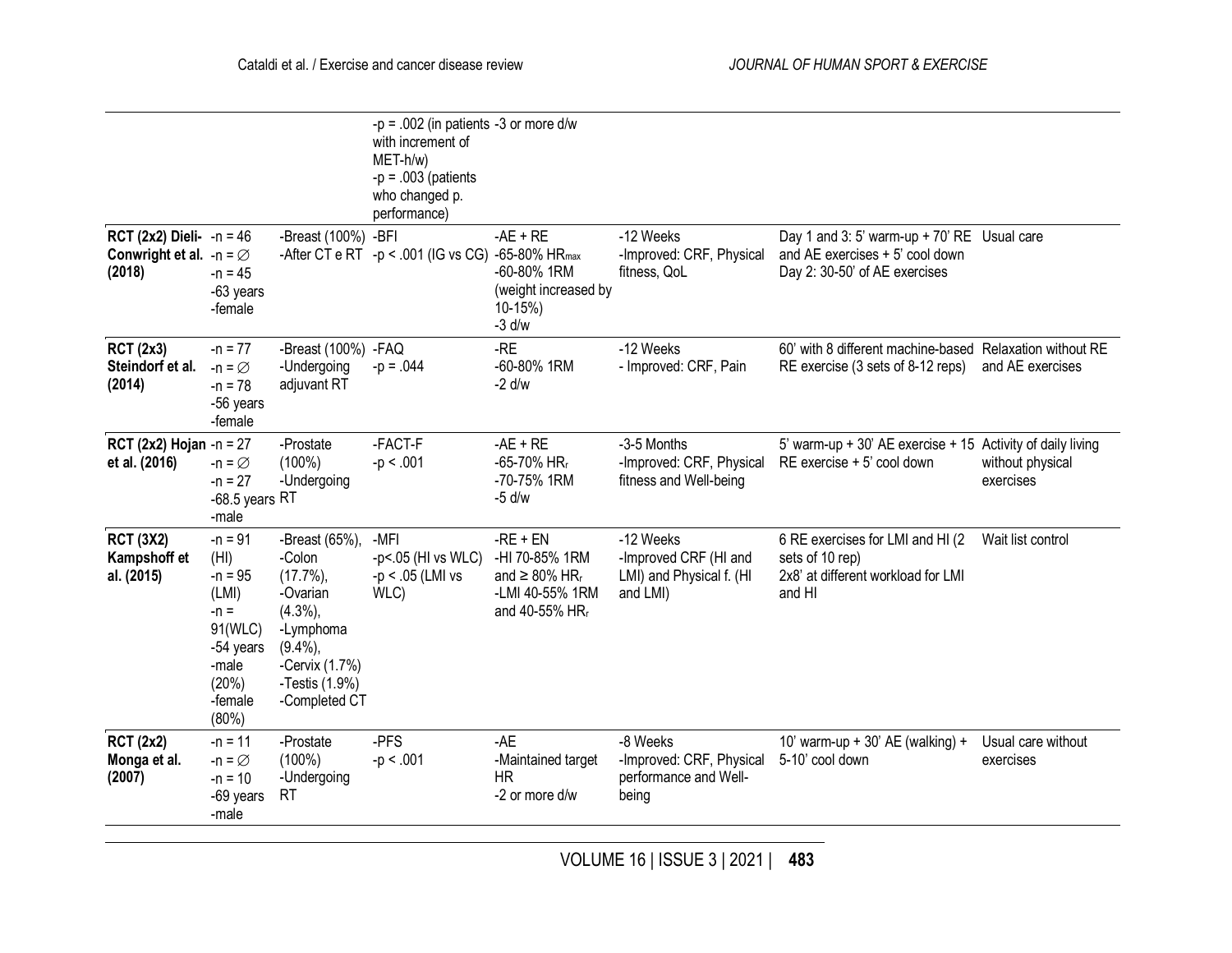| <b>RCT (3x3) Segal</b> -n = 40<br>et al. (2009)   | (RE)<br>$-n = 40$<br>(AE)<br>$-n = 41$<br>(CG)<br>-66 years<br>-male     | -Prostate<br>$(100\%)$<br>-Undergoing<br><b>RT</b> | -FACT-F<br>-p < .004 (AE vs CG -60-70% 1RM<br>at first follow-up)<br>-p < .002 (RE vs CG -3 d/w<br>at last follow-up) | -RE or AE<br>$-50 - 75%$ VO <sub>2max</sub>                         | -12-24 Weeks<br>at week 12; RE vs CG at<br>week 24), etc.                                         | 5' warm-up $+$ 10 different<br>-Improved: CRF (AE vs CG exercises (2 sets of 8-12 rep) + 15-<br>45' of AE exercises (cycle<br>ergometer, treadmill or elliptical +<br>5' cool down               | Usual care                         |
|---------------------------------------------------|--------------------------------------------------------------------------|----------------------------------------------------|-----------------------------------------------------------------------------------------------------------------------|---------------------------------------------------------------------|---------------------------------------------------------------------------------------------------|--------------------------------------------------------------------------------------------------------------------------------------------------------------------------------------------------|------------------------------------|
| <b>RCT (2x2)</b><br>Hwang et al.<br>(2008)        | $-n = 17$<br>$-n = \varnothing$<br>$-n = 20$<br>-46 years<br>-female     | -Breast (100%) -BFI<br>-Undergoing<br><b>RT</b>    | $-p < 0.05$                                                                                                           | -AE+RE<br>$-50-70\%$ HR <sub>max</sub><br>-3 d/w                    | -5 Weeks<br>-Improved CRF, QoL, Pain, exercises<br><b>ROM</b>                                     | 10' warm-up + 30' of AE and RE                                                                                                                                                                   | Usual care                         |
| <b>RCT (2x2)</b><br>Cormie et al.<br>(2014)       | $-n = 32$<br>$-n = \varnothing$<br>$-n = 31$<br>-68.5 years ADT<br>-male | -Prostate<br>$(100\%)$<br>-Undergoing              | -FACIT-F<br>$-p = .042$                                                                                               | $AE+RE$<br>$-70-85\%$ HR $_{\text{max}}$<br>-60-85% 1RM<br>$-2$ d/w | -3 Months<br>-Improved CRF, Mental<br>health, Sexual and<br>Physical fitness, Body<br>composition | Warm-up + 20-30' of AE exercises Usual care<br>+ 8 RE exercises (1-4 sets of 6-12<br>rep) + cool down. Total of 60'.                                                                             |                                    |
| <b>RCT (2x2) Pinto</b> $-n = 39$<br>et al. (2005) | $-n = \varnothing$<br>$-n = 43$<br>-53 years<br>-female                  | -Breast (100%) -LASA<br>-After RT, CT<br>and/or HT | $-p = .001$                                                                                                           | $-AE$<br>-55-65% HR <sub>max</sub><br>$-2$ to 5 d/w                 | -12 Weeks<br>-Improved: CRF and<br>Physical activity                                              | 10-30' of AE exercises<br>*DCT including 2 study sum and C follow use, Abbreviationar AE, Association DE, Desistance: CDE, Consey Delated Estimus: DT, Dedictbersony CT, Chamathersony UT, Harma | Maintained Iv of daily<br>activity |

*\*RCT including 3 study-arm and 6 follow-ups. Abbreviations: AE, Aerobic; RE, Resistance; CRF, Cancer Related Fatigue; RT, Radiotherapy; CT, Chemotherapy; HT, Hormone Therapy; ADT, Androgen Deprivation Therapy; EORTC QLQ-C30, European Organization for Research and Treatment of Cancer Quality of Life Questionnaire-Core 30; FACIT-F, Functional Assessment of Chronic Illness Therapy- Fatigue Scale; BFI, Brief Fatigue Inventory; PFS, Piper Fatigue Scale; MFI, Multidimensional Fatigue Inventory; FAQ, Fatigue Assessment Questionnaire; LASA, Linear Analogue Self-Assessment; IG, Intervention Group; CG, Control Group; Sm, Simple mean; HI, High Intensity; LMI, Low-To-Moderate Intensity; WLC, Wait List Control; HIIT, High Intensity Interval Training; ACSM, American College of Sport Medicine.*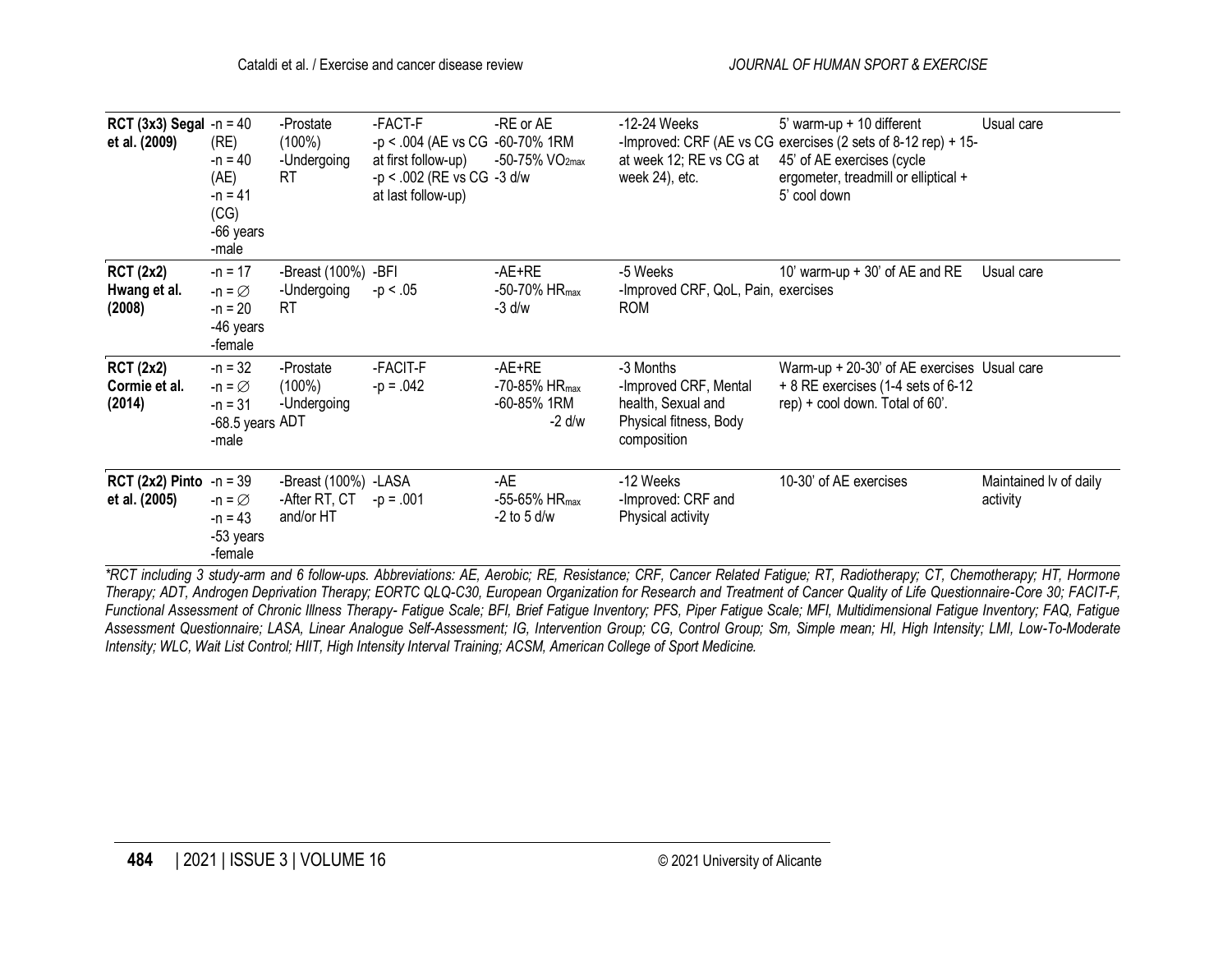exercise at first follow-up and with resistance exercise at last follow-up. Intensity of the exercise varied from low (Galiano-Castillo et al., 2016; Hwang et al., 2008; Pinto et al., 2005; Shobeiri et al., 2016) to moderate (Cormie et al., 2015; Dieli-Conwright et al., 2018; Hojan et al., 2016; Monga et al., 2007; Segal et al., 2009; Paulo et al., 2019; Schmidt et al., 2015; Steindorf et al., 2014) to high (Adams et al., 2018) or changed during treatment (Kampshoff et al., 2015; Penttinen et al., 2019). The most important outcomes were shown in two Aerobic treatment trials (Monga et al., 2007; Shobeiri et al., 2016) and two Combined treatment trials (Dieli-Conwright et al., 2018; Paulo et al., 2019).

#### *Outcomes of RCTs*

The outcomes of trials are represented in Figure 2. Two RCTs didn't report Cohen's *d* (Hwang et al., 2008; Penttinen et al., 2019). The two three-armed studies (Kampshoff et al., 2015; Penttinen & al., 2019) showed different *p*-value for every experimental group confronted to control group. The most important effect size was found in four trials (Dieli-Conwright et al., 2018; Monga et al., 2007; Paulo et al., 2019; Shobeiri et al., 2016).



*Where Cohen's d results 0 we haven't found value in trial. \*In this trial there were 2 different p-value: .03 for group who changed performance and .02 in group who incremented MET. \*\*In this trial there were 2 different p-value and effect size: Low to Moderate Intensity reported p < .05 and d = 0.31; High Intensity reported p < .05 and d = 0.35. \*\*\*In this trial there where 2 different p-value and effect size: Resistance Training reported p = .002 and d = 0.35; Aerobic Training reported p = .080 and d = 0.24. Groups were analysed at 24 weeks follow-up versus Usual Care group.*

Figure 2. Effect size and p-value of trials.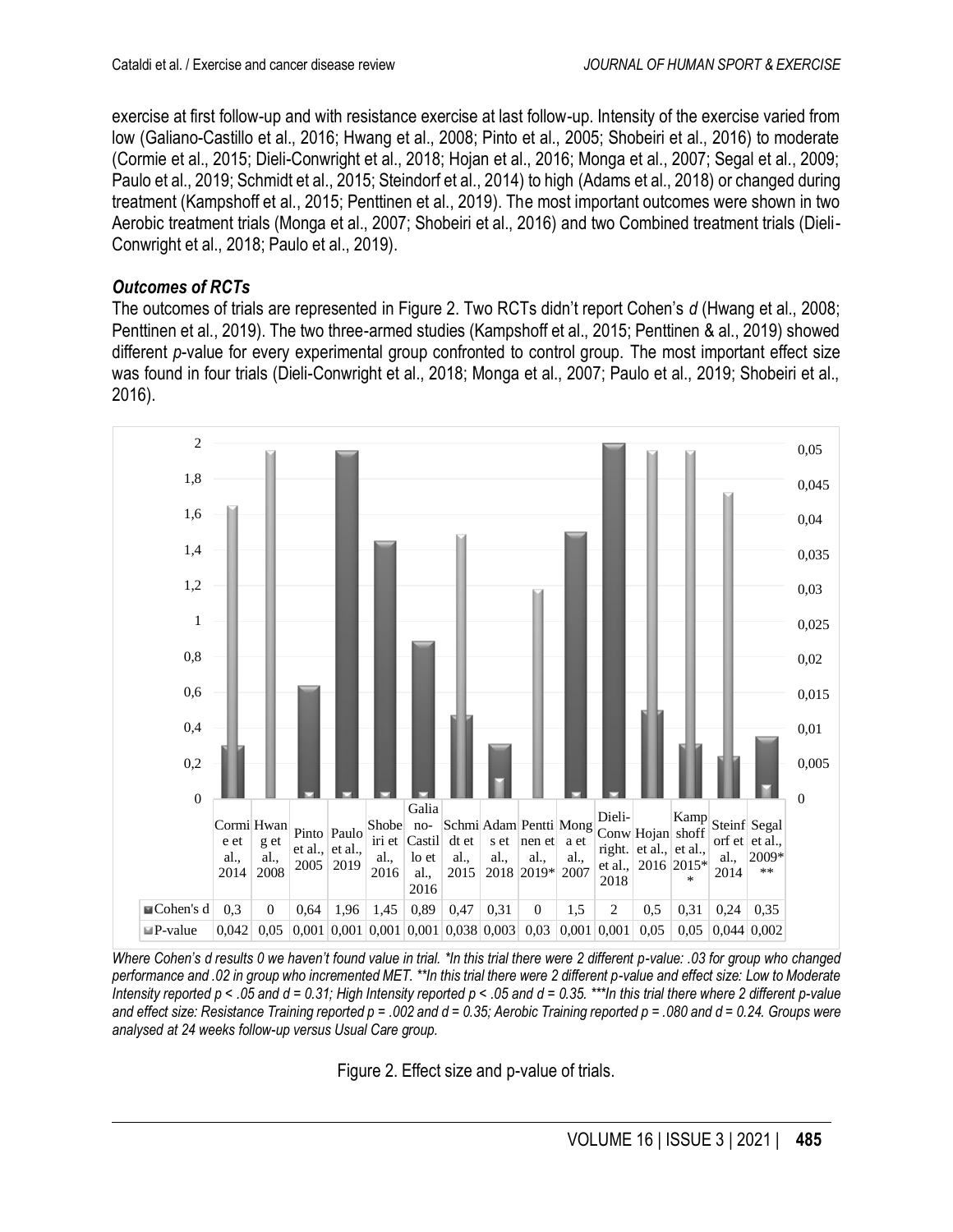# **DISCUSSION**

#### *Summary of evidence*

This study aims to investigate the effect of exercise on CRF, how exercise was used during the last decade and which is the best exercise program in the cancer patient. The results reported in Table 3 and Figure 2 recommend that aerobic exercise improves CRF better than other treatments, but it also provides good outcomes combined with resistance training. To get the best results, the better way is doing exercises at least two days/week, for eight or more weeks. The studies in which are reported best improvements followed a low to moderate intensity of exercises, showing the same effects in men and women. Thus, according to NCCN (2015) and the American College of Sports Medicine (2018), physical activity makes better the quality of life in cancer patients and improves psychological and physiological fitness.

#### *Implication*

The positive effects found after an exercise treatment underline the importance of daily activities in the patient's life during cancer disease. The preventive intervention allows us to increase the wellbeing of cancer patients improving fatigue sensation and helping patients undergoing therapy to continue their activity of life. Furthermore, exercise programs can increase muscle strength, physical fitness, physical and psychological function, body composition and can positively impact biomarkers associated with cancer progression (Stout et al., 2017). Changes on CRF are associated with other factors as pain, insomnia, depression, anxiety, mood disturbance and physiological distress factors (Ahlberg et al., 2003). In a study of Fiuza-Luces et al. (2013), exercise training was considered as a "*poly-pills*" for its multiple effects (Stefani et al., 2016) and Van Waart et al. (2015) showed the beneficial outcomes observed in patients with cancer.

# *Limitations*

The main limitations of this systematic review are:

- A small number of trials used to find exercise effects on CRF;
- A small number of cancer types. The most of patients had breast or prostate cancer;
- Some trials didn't report effect size;
- Researchers measured fatigue with different self-report scale and for different length; this can't afford us to advise a better way to select a design of research;
- Patients were undergoing different therapy (chemotherapy, radiotherapy, etc.) or they concluded it and we can't choose the best exercise treatment for every care;
- In some trial patients did exercises without the supervision of a specialist during the session; this is a limitation to quantify accurate data;
- Some trials reported several outcomes in follow-ups which were done at a different moment.

# **CONCLUSIONS**

Based on this systematic review and the findings of the investigated studies shown in Table 3, we conclude that exercise improves CRF, especially with aerobic and combined programs. This systematic review can help the exercise professional to plan exercise sessions correctly and we recommend increasing quality and quantity of exercise in cancer patients by monitoring every parameter during sessions. Nevertheless, more studies are needed to value the effects of physical exercise training on cancer patients and CRF should be assessed as a primary outcome.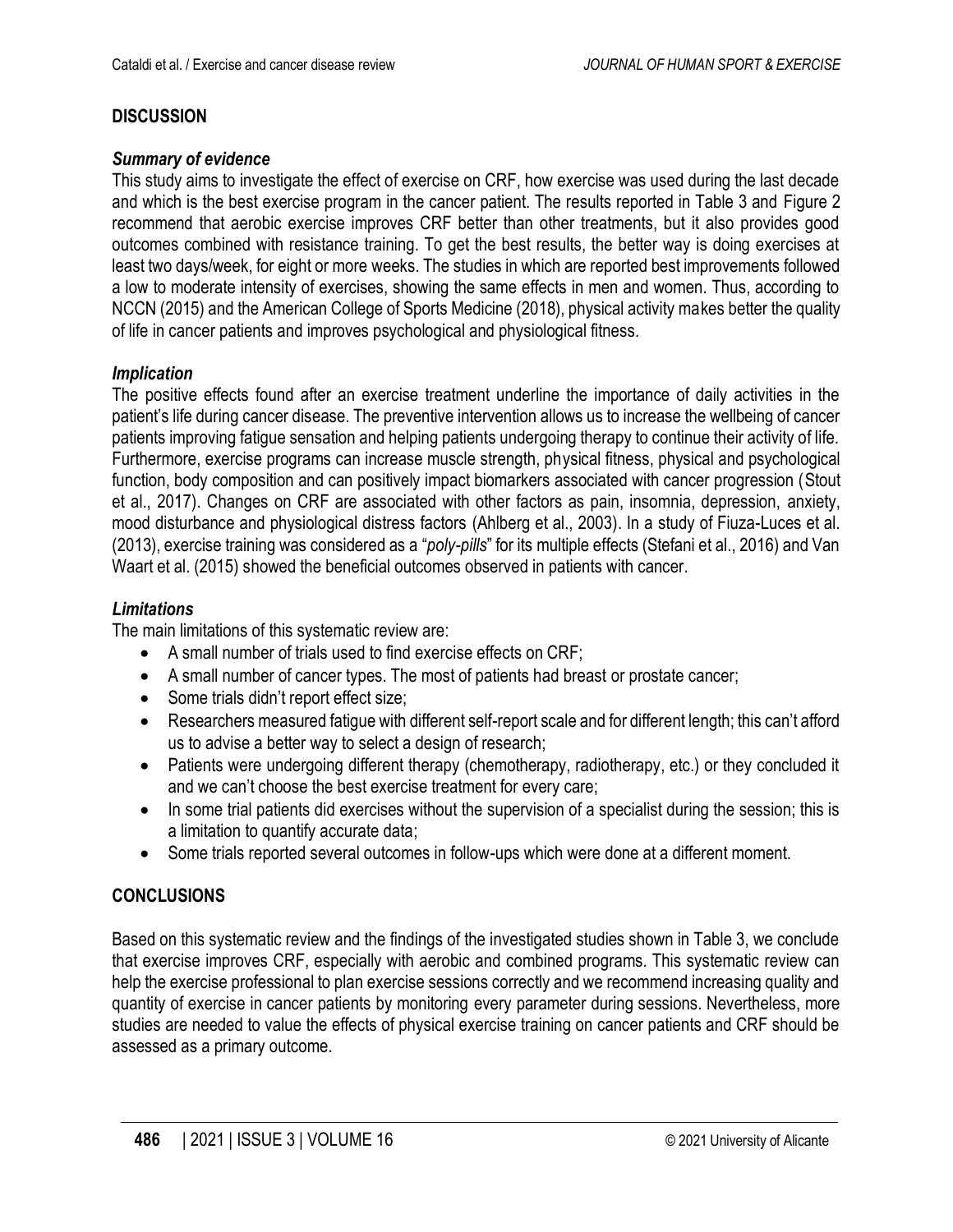## **AUTHOR CONTRIBUTIONS**

SC, GG, MM and FF developed the research concept and study design. SC, GG, and MM performed the literature review and data collection. SC, GG and MM wrote the manuscript. GG and FF reviewed the manuscript. All authors contributed intellectually to the manuscript, and all authors have read the manuscript and approved the submission.

#### **SUPPORTING AGENCIES**

This research received no external funding.

#### **DISCLOSURE STATEMENT**

The authors declared no potential conflicts of interest concerning the research, authorship, and/or publication of this article.

#### **REFERENCES**

- ACSM (2018). ACSM's Guidelines for Exercise Testing and Prescription (10th ed.). Baltimore: Lippincott Williams & Wilkins.
- Adams, S. C., DeLorey, D. S., Davenport, M. H., Fairey, A. S., North, S., & Courneya, K. S. (2018). Effects of high-intensity interval training on fatigue and quality of life in testicular cancer survivors. British Journal of Cancer, 118(10), 1313-1321. <https://doi.org/10.1038/s41416-018-0044-7>
- Ahlberg, K., Ekman, T., Gaston-Johansson, F., & Mock, V. (2003). Assessment and management of cancer-related fatigue in adult. Lancet, 362, 640-650. [https://doi.org/10.1016/s0140-6736\(03\)14186-](https://doi.org/10.1016/s0140-6736(03)14186-4) [4](https://doi.org/10.1016/s0140-6736(03)14186-4)
- AIOM, AIRTUM, PASSI. (2018). I numeri del cancro in Italia (9^ ed.). Brescia: Intermedia Editore. [https://www.aiom.it/wp-content/uploads/2018/10/2018\\_NumeriCancro-operatori.pdf](https://www.aiom.it/wp-content/uploads/2018/10/2018_NumeriCancro-operatori.pdf)
- Akechi, T., Kugaya, A., Okamura, H., Yamawaki, S., & Uchitomi, Y. (1999). Fatigue and its associated factors in ambulatory cancer patients: a prelilinary study. Journal of Pain and Symptom Management, 17(1), 42-48. [https://doi.org/10.1016/s0885-3924\(98\)00105-5](https://doi.org/10.1016/s0885-3924(98)00105-5)
- American Cancer Society (2019). Cancer Facts & Figure. Retrieved from [https://www.cancer.org/content/dam/cancer-org/research/cancer-facts-and-statistics/annual](https://www.cancer.org/content/dam/cancer-org/research/cancer-facts-and-statistics/annual-cancer-facts-and-figures/2019/cancer-facts-and-figures-2019.pdf)[cancer-facts-and-figures/2019/cancer-facts-and-figures-2019.pdf](https://www.cancer.org/content/dam/cancer-org/research/cancer-facts-and-statistics/annual-cancer-facts-and-figures/2019/cancer-facts-and-figures-2019.pdf)
- Bernsten, S., Aaronson, N. K., Buffart, L., Börjeson, S., Demmelmaier, I., Hellbom, M., Hojman, P., Igelström, H., Johansson, B., Pingel, R., Raastad, T., Velikova, G., Åsenlöf, P., & Nordin, K. (2017). Design of randomized controlled trial of physical training and cancer (Phys-Can)- the impact of exercise on cancer related fatigue, quality of life and disease outcome. BMC Cancer, 17(1), 218. <https://doi.org/10.1186/s12885-017-3197-5>
- Borg, G. (1970). Perceived exertion and pain scales. Scandinavian Journal of Rehabilitation Medicine, 23, 92-96.
- Bower, J., Ganz, P., & Desmond, K. (2000). Fatigue in breast cancer survivors: occurrence, correlates, and impact on quality of life. Journal of Clinical Oncology, 18(4), 743-753. <https://doi.org/10.1200/jco.2000.18.4.743>
- Broeckel, J., Jacobsen, P., Horton, Balducci, L., & Lyman, G. H. (1998). Characteristics and correlates of fatigue after adjuvant chemotherapy for breast cancer. Journal of Clinical Oncology, 16(5), 1689- 1696. <https://doi.org/10.1200/jco.1998.16.5.1689>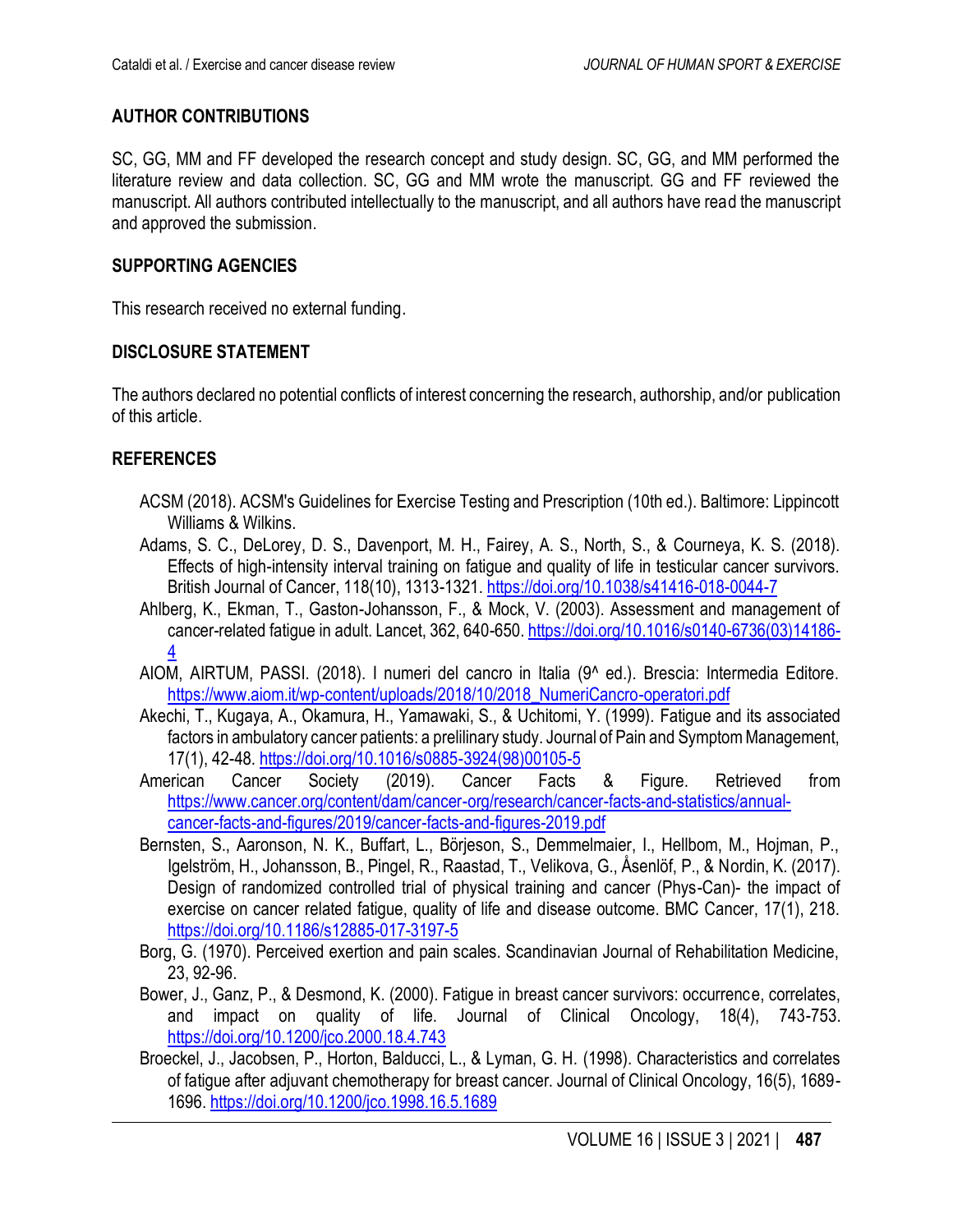- Brown, D. J., McMillan, D. C., & Milroy, R. (2005). The correlation between fatigue, physical function, the systemic inflammatory response, and psychological distress in patients with advanced lung cancer. Cancer, 103(2), 377-382. <https://doi.org/10.1002/cncr.20777>
- Cataldi, S., Latino, F., Greco, G., & Fischetti, F. (2019). Multilateral training improves physical fitness and fatigue perception in cancer patients. Journal of Human Sport and Exercise, 14(4proc), S910-S920. <https://doi.org/10.14198/jhse.2019.14.proc4.54>
- Cella, D., Davis, K., Breitbart, W., & Curt, G. (2001). Cancer-related fatigue: Prevalence of proposed diagnostic criteria in a United States sample of cancer survivors. Journal of Clinical Oncology, 19(14), 3385-3389. <https://doi.org/10.1200/jco.2001.19.14.3385>
- Cheng, Y. J., Macera, C. A., Church, T. S., & Blair, S. N. (2002). Heart rate reserve as a predictor of cardiovascular and all-cause mortality in men. Medicine & Science in Sports & Exercice, 34(12), 1873-1878. <https://doi.org/10.1097/00005768-200212000-00003>
- Cink, R. E., & Thomas, T. R. (1981, September). Validity of the Astrand-Ryhming nomogram for predicting maximal oxygen intake. British Journal of Sports Medicine, 15(3), 182-185. <https://doi.org/10.1136/bjsm.15.3.182>
- Cleeland, C. S., Wang, X. S., & Proceedings NCCN. (1999). Measuring and understanding fatigue. Oncology, 13, 91-97.
- Cohen, J. (1988). Statistical Power Analysis for the Behavioral Sciences. New York: Routledge.
- Cormie, P., Galvão, D. A., Spry, N., Joseph, D., Chee, R., & Taaffe, D. R. (2015). Can supervised exercise prevent treatment toxicity in patients with prostate cancer initiating androgen-deprivation therapy: a randomised controlled trial. British Journal of Urology International, 115(2), pp. 256-266. <https://doi.org/10.1111/bju.12646>
- Cramp, F., & Byron-Daniel, J. (2012). Exercise for the management of cancer-related fatigue in adults. Cochrane Database Systematic Review, CD006145. <https://doi.org/10.1002/14651858.cd006145.pub3>
- Curt, G. A., Breitbart, W., Cella, D., Groopman, J. E., Horning, S. J., Itri, L. M., Johnson, D. H., Miaskowski, C., Scherr, S. L., Portenoy, R. K., & Vogelzang, N. J. (2000). Impact of cancer-related fatigue on the lives of patients: New findings from the Fatigue Coalition. Oncologist, 5(5), 353-360. <https://doi.org/10.1634/theoncologist.5-5-353>
- Delorme, T. L., & Watkins, A. L. (1948, May). Technics of progressive resistance exercise. Archives of Physical Medicine and Rehabilitation, 29(5), 263-273.
- Dieli-Conwright, C. M., Courneya, K. S., Demark-Wahnefried, W., Sami, N., Lee, K., & Sweeney F. C. (2018, October 19). Aerobic and resistance exercise improves physical fitness, bone health, and quality of life in overweight and obese breast cancer survivors: a randomized controlled trial. Breast Cancer Research, 20(1), 124. <https://doi.org/10.1186/s13058-018-1051-6>
- Fischetti, F., Greco, G., Cataldi, S., Minoia, C., Loseto, G., & Guarini, A. (2019). Effects of Physical Exercise Intervention on Psychological and Physical Fitness in Lymphoma Patients. Medicina, 55(7), 379[. https://doi.org/10.3390/medicina55070379](https://doi.org/10.3390/medicina55070379)
- Fiuza-Luces, C., Garatachea, N., Berger, N. A., & Lucia, A. (2013, September). Exercise is the real polypill. Physiology (Bethesda), 28(5), 330-358. <https://doi.org/10.1152/physiol.00019.2013>
- Forsyth, L. M., Preuss, H. G., MacDowell, A. L., Chiazze, L., Birkmayer, G. D., & Bellanti, J. A. (1999). Therapeutic effects of oral NADH on the symptoms of patients with chronic fatigue syndrome. Annual of Allergy, Asthma & Immunology, 82(2), 185-191. [https://doi.org/10.1016/s1081-1206\(10\)62595-1](https://doi.org/10.1016/s1081-1206(10)62595-1)
- Galiano-Castillo, N., Cantarero-Villanueva, I., Fernàndez-Lao, C., Ariza-García, A., Díaz-Rodríguez L., & Del-Moral-Ávila, R. (2016). Telehealth system: A randomized controlled trial evaluating the impact of an internet-based exercise intervention on quality of life, pain, muscle strength, and fatigue in breast cancer survivors. Cancer, 122(20), 3166-3174. <https://doi.org/10.1002/cncr.30172>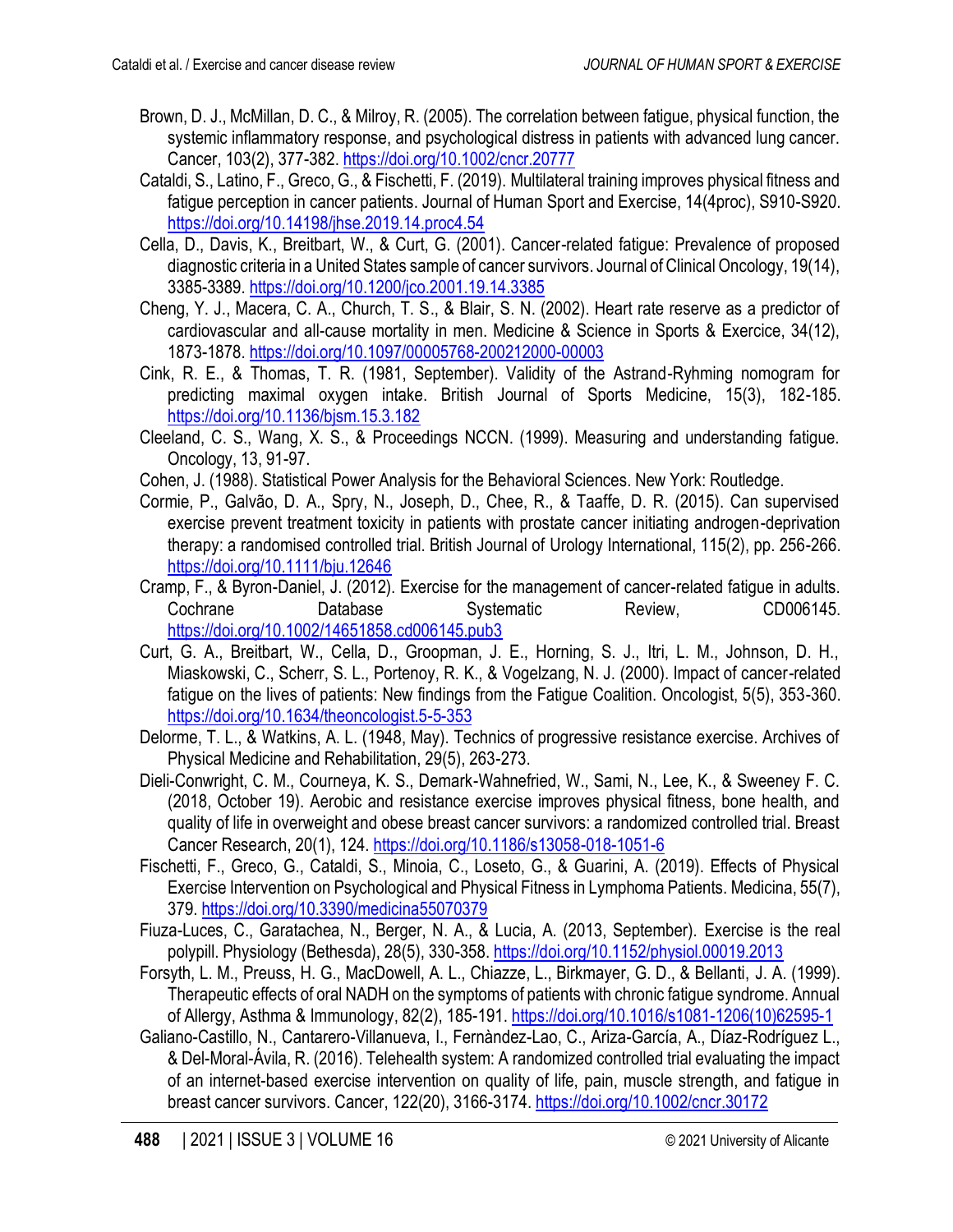- Hofman, M., Ryan, J. L., Figueroa-Moseley, C. D., & Jean-Pierre, P. (2007). Cancer-related fatigue: the scale of the problem. Oncologist, 12(Suppl 1), 4-10. <https://doi.org/10.1634/theoncologist.12-s1-4>
- Hojan, K., Kwiatkowska-Borowczyk, E., Leporowska, E., Górecki, M., Ozga-Majchrzak, O., Milecki, T., & Milecki, P. (2016). Physical exercise for functional capacity, blood immune function, fatigue, and quality of life in high-risk prostate cancer patients during radiotherapy: a prospective, randomized clinical study. European Journal of Physical and Rehabilitation Medicine, 52(4), 489-501. <https://doi.org/10.1016/j.rehab.2014.03.1350>
- Humpel, N., & Iverson, D. C. (2007). Depression and quality of life in cancer survivors: is there a relationship with physical activity? International Journal of Behavioral Nutrition and Physical Activity, 4, 65.<https://doi.org/10.1186/1479-5868-4-65>
- Hwang, J. H., Chang, H. J., Shim, Y. H., Park, W. H., Park, W., Huh, S. J., & Yang, J. H. (2008). Effects of supervised exercise therapy in patients receiving radiotherapy for breast cancer. Yonsei Medical Journal, 49(3), 443-450. <https://doi.org/10.3349/ymj.2008.49.3.443>
- Isaksson, B., Rippe, C., Simonoska, R., Holm, J. E., Glaumann, H., Segersvärd, R., Larsson, J., Erlanson-Albertsson, C., & Permert, J. (2002). Obstructive jaundice results in increased liver expression of uncoupling protein 2 and intact skeletal muscle glucose metabolism in the rat. Scandinavia Journal of Gastroenterology, 37(1), 104-111. <https://doi.org/10.1080/003655202753387446>
- Jacobsen, P. B., Hann, D. M., Azzarello, L. M., Horton, J., Balducci, L., & Lyman, G. H. (1999). Fatigue in woman receiving adjuvant chemotherapy for breast cancer: characteristics, course and correlates. Journal of Pain and Symptom Management, 18(4), 233-242. [https://doi.org/10.1016/s0885-](https://doi.org/10.1016/s0885-3924(99)00082-2) [3924\(99\)00082-2](https://doi.org/10.1016/s0885-3924(99)00082-2)
- Kampshoff, C. S., Chinapaw, M. J., Brug, J., Twisk, J. W., Schep, G., Nijziel, M. R., van Mechelen, W., & Buffart, L. M. (2015). Randomized controlled trial of the effects of high intensity and low-tomoderate intensity exercise on physical fitness and fatigue in cancer survivors: results of the Resistance and Endurance exercise After ChemoTherapy (REACT) study. BMC Medicine, 13, 275. <https://doi.org/10.1186/s12916-015-0513-2>
- Kessels, E., Husson O., & Van der Feltz-Cornelis, C. M. (2018). The effect of exercise on cancer-related fatigue in cancer survivors: a systematic review and meta-analysis. Neuropsychiatric Diseas and Treatment, 14, 479-494. <https://doi.org/10.2147/ndt.s150464>
- Lane, R. J., Barrett, M. C., Taylor, D. J., Kemp, G. J., & Lodi, R. (1998). Heterogeneity in chronic fatigue syndrome: Evidence from magnetic resonance spectroscopy of muscle. Neuromuscular Disorders, 8(3-4), 204-209. [https://doi.org/10.1016/s0960-8966\(98\)00021-2](https://doi.org/10.1016/s0960-8966(98)00021-2)
- Lee, J. Q., Simmonds, M. J., Wang, S., & Novy, D. M. (2003). Differences in physical performance between men and women with and without lymphoma. Archive of Physical Medicine Rehabilitation, 84(12), 1747-1752.
- Liberati, A., Altman, D. G., Tetzlaff, J., Mulrow, C., Gøtzsche, P. C., Ioannidis, J. P., Clarke, M., Devereaux, P. J., Kleijnen, J., & Moher, D. (2009). The PRISMA Statement for Reporting Systematic Reviews and Meta-Analyses of Studies That Evaluate Health Care Interventions: Explanation and Elaboration. PLOS MED, 6(7), e1000100.<https://doi.org/10.1371/journal.pmed.1000100>
- McCully, K. K., Natelson, B. H., Lotti, S., Sisto, S., & Leigh, J. S. (1996). Reduced oxidative muscle metabolism in chronic fatigue syndrome. Muscle & Nerve, 19(5), 621-625. [https://doi.org/10.1002/\(sici\)1097-4598\(199605\)19:5<621::aid-mus10>3.0.co;2-q](https://doi.org/10.1002/(sici)1097-4598(199605)19:5%3c621::aid-mus10%3e3.0.co;2-q)
- Mendes, M. A., da Silva, I., Ramires, V., Reichert, F., Martins, R., Ferreira, R., & Tomasi, E. (2018). Metabolic equivalent of task (METs) thresholds as an indicator of physical activity intensity. PLOS ONE, 13(7), e0200701. <https://doi.org/10.1371/journal.pone.0200701>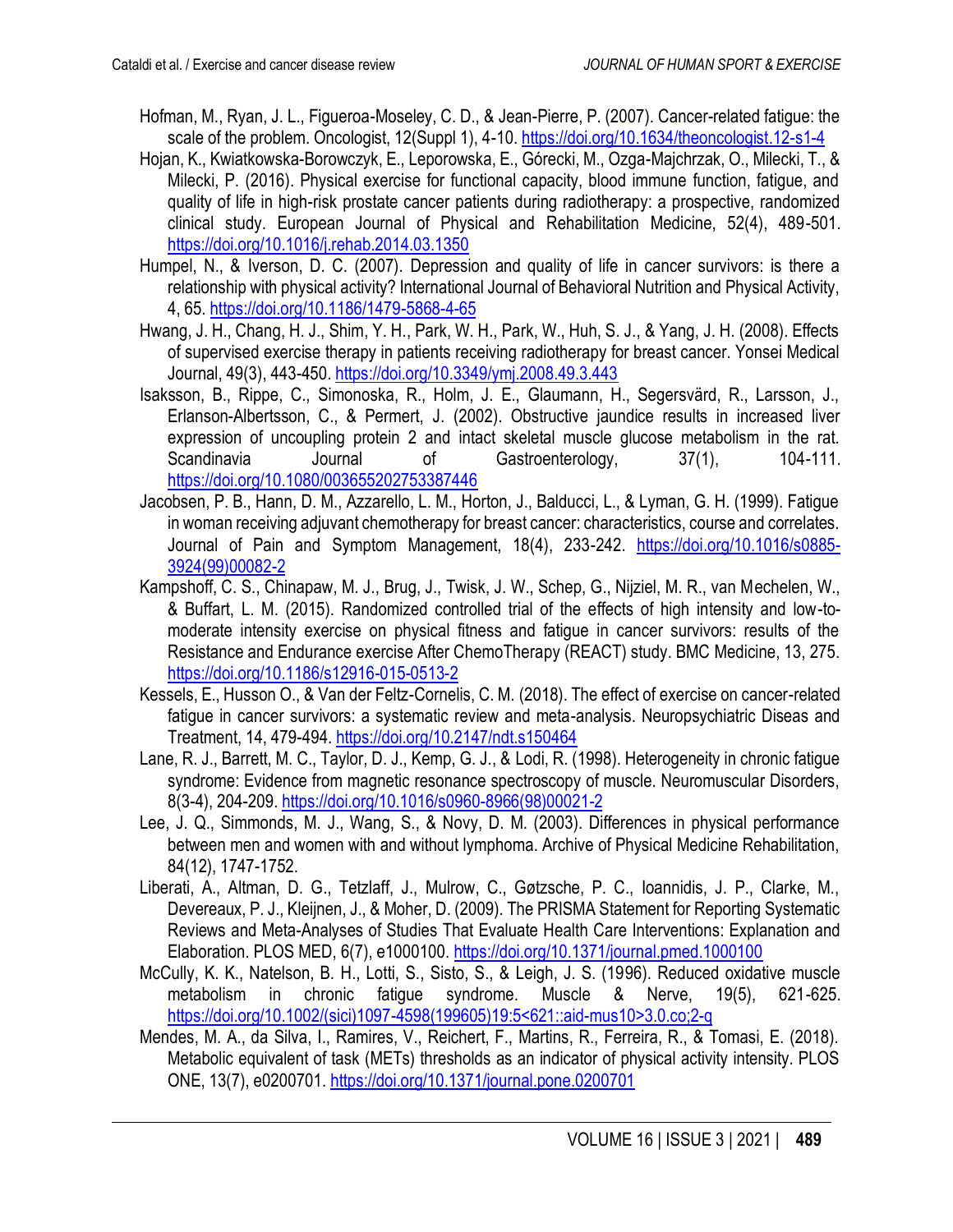- Mendoza, T. R., Wang, X. S., Cleeland, C. S., Morrissey, M., Johnson, B. A., Wendt, J. K., & Huber, S. L. (1999). The rapid assessment of fatigue severity in cancer patients: use of the Brief Fatigue Inventory. Cancer, 85(5), 1186-1196. [https://doi.org/10.1002/\(sici\)1097-](https://doi.org/10.1002/(sici)1097-0142(19990301)85:5%3c1186::aid-cncr24%3e3.0.co;2-n) [0142\(19990301\)85:5<1186::aid-cncr24>3.0.co;2-n](https://doi.org/10.1002/(sici)1097-0142(19990301)85:5%3c1186::aid-cncr24%3e3.0.co;2-n)
- Midtgaard, J., Baadsgaard, M. T., Rasmussen, B., Quist, M., Andersen, C., Rørth, M., & Adamsen, L. (2009). Self-reported physical activity behaviour; exercise motivation and information among Danish adult cancer patients undergoing chemotherapy. European Journal of Oncology Nursing, 13(2), 116- 121[. https://doi.org/10.1016/j.ejon.2009.01.006](https://doi.org/10.1016/j.ejon.2009.01.006)
- Miller, S. A. (2001). Four Elements of the Clinical Question: PICO worksheet and search strategy.
- Moher, D., Liberati, A., Tezlaff, J., & Altman, D. G. (2009). Preferred Reporting Items for Systematic Reviews and Meta-Analyses: The PRISMA Statement. PLOS MED, 6(7), e1000097. <https://doi.org/10.1371/journal.pmed.1000097>
- Monga, U., Garber, S. L., Thornby, J., Vallbona, C., Kerrigan, A. J., Monga, T. N., & Zimmermann, K. P. (2007). Exercise prevents fatigue and improves quality of life in prostate cancer patients undergoing radiotherapy. Archives of Physical Medicine and Rehabilitation, 88(11), 1416-1422. <https://doi.org/10.1016/j.apmr.2007.08.110>
- Mustian, K. M., Alfano, C. M., Heckler, C., Kleckner, A. S., Kleckner, I. R., Leach, C. R., Mohr, D., Palesh, O. G., Peppone, L. J., Piper, B. F., Scarpato, J., Smith, T., Sprod, L. K., Miller, & S. M. (2017). Comparison of Pharmaceutical, Psychological, and Exercise Treatments for Cancer-Related Fatigue: A Meta-analysis. JAMA Oncology, 3(7), 961-968. <https://doi.org/10.1001/jamaoncol.2016.6914>
- National Comprehensive Cancer Network. (2000). NCCN Practice Guidelines for Cancer-Related Fatigue. Oncology, 14(11A), 151-161.
- National Comprehensive Cancer Network (2003). National Comprehensive Cancer Network practice guidelines cancer-related fatigue panel 2003 guidelines. Journal of National Comprehensive Cancer Network, 1(3), 308. <https://doi.org/10.6004/jnccn.2003.0029>
- National comprehensive cancer network (2015). Cancer-Related Fatigue, Version 2.2015: Clinical Practice Guidelines in Oncology. Journal of the National Comprehensive Cancer Network, 13(8), 1012-1039. <https://doi.org/10.6004/jnccn.2015.0122>
- Noonan, V., & Dean, E. (2000). Submaximal exercise testing: clinical application and interpretation. Physical Therapy, 80(8), 782-807. <https://doi.org/10.1093/ptj/80.8.782>
- Parkin, D. M., Boyd, L., & Walker, L. C. (2011). The fraction of cancer attributable to lifestyle and environmental factors in the UK in 2010. British Journal of Cancer, 105(suppl2), 77-81.
- Paulo, T. R., Rossi, F. E., Viezel, J., Tosello, G. T., Seidinger, S. C., Simões, R. R., de Freitas, R., & Freitas, I. F. (2019). The impact of an exercise program on quality of life in older breast cancer survivors undergoing aromatase inhibitor therapy: a randomized controlled trial. Health and Quality of Life Outcomes, 17(1), 17.<https://doi.org/10.1186/s12955-019-1090-4>
- Penttinen, H., Utriainen, M., Kellokumpu-Lehtinen, P. L., Raitanen, J., Sievänen, H., Nikander, R., Blomqvist, C., Huovinen, R., Vehmanen, L., & Saarto, T. (2019). Effectiveness of a 12-month Exercise Intervention on Physical Activity and Quality of Life of Breast Cancer Survivors; Five-year Results of the BREX-study. In Vivo, 33(3), 881-888.<https://doi.org/10.21873/invivo.11554>
- Pinto, B. M., Frierson, G. M., Rabin, C., Trunzo, J. J., & Marcus, B. H. (2005). Home-based physical activity intervention for breast cancer patients. Journal of Clinical Oncology, 23(15), 3577-3587. <https://doi.org/10.1200/jco.2005.03.080>
- Piper, B. (1997). Measuring fatigue. In M. Frank-Stromborg, S. J. Olsen, & J. &. Barlett (Ed.), Instruments for clinical health-care research (pp. 482-496). Sudbury: Jones & Barlett publishers.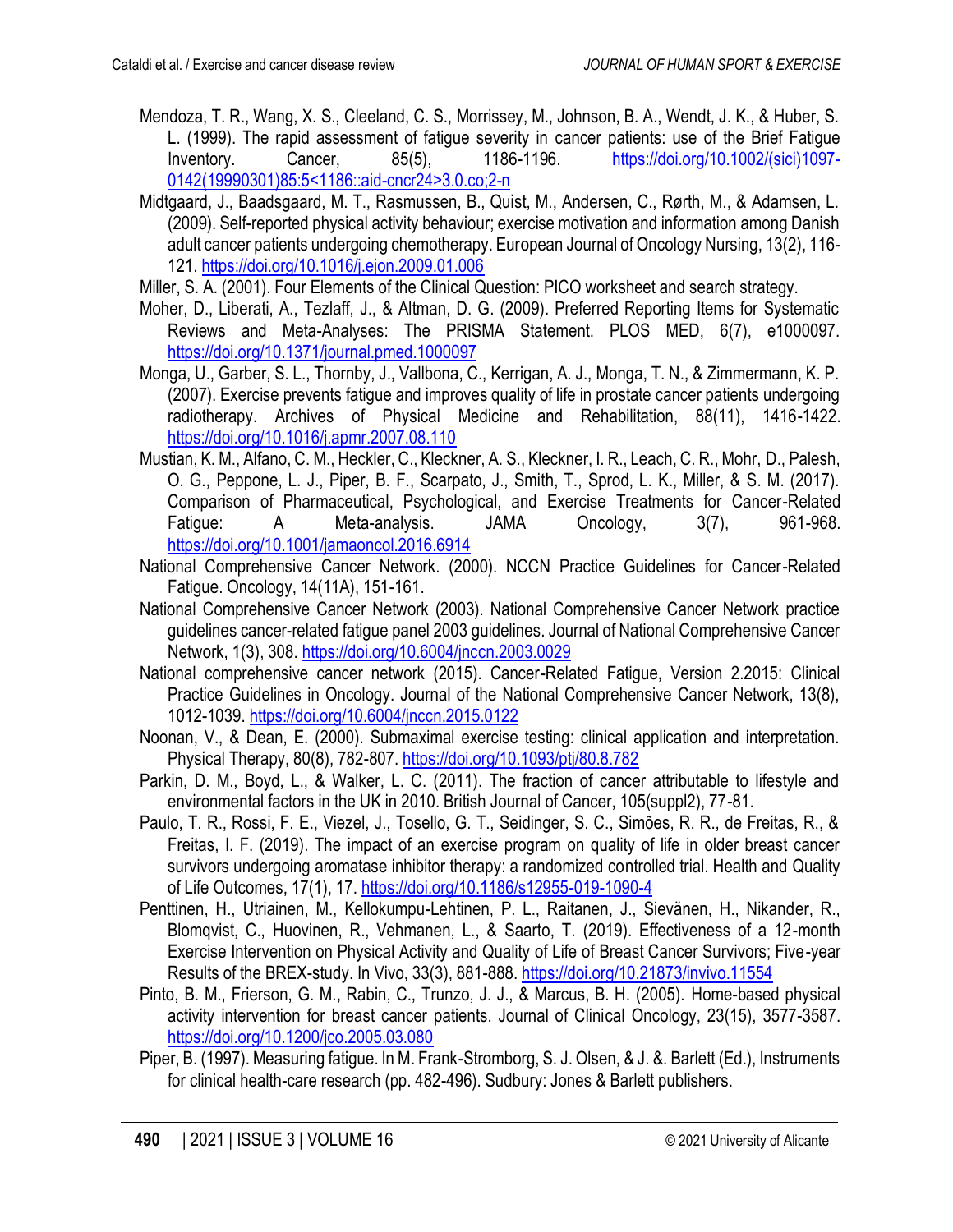- Piper, B. F., Dibble, S. L., Dodd, M. J., Weiss, M. C, Slaughter, R. E., & Paul, S. M. (1998). The revised Piper Fatigue Scale: psychometric evaluation in women with breast cancer. Oncology Nursing Forum, 25(4), 677-684. <https://doi.org/10.1037/t18854-000>
- Piper, B., Lindsey A, Dodd, M., Ferketich, S., Paul, S. M., & Weller, S. (1989). The development of an instrument to measure the subjective dimension of fatigue. In S. G. Funk, & S. G. Funk (Ed.), Key aspects of comfort (pp. 199–216). New York: Springer Pubblishing Company.
- Robinson, K. D., & Posner, J. D. (1992). Patterns of self-care need, and interventions related to biologic response modifier therapy: fatigue as a model. Seminars in Oncology Nursing Journal, 8(4 suppl 1), 17-22. [https://doi.org/10.1016/0749-2081\(92\)90050-d](https://doi.org/10.1016/0749-2081(92)90050-d)
- Ryan, J. L., Carroll, J. K., Ryan, E. P., Mustian, K. M., Fiscella, K., & Morrow, G. R. (2007). Mechanisms of cancer-related fatigue. Oncologist, 12(Suppl 1), 22-34. [https://doi.org/10.1634/theoncologist.12](https://doi.org/10.1634/theoncologist.12-s1-22) [s1-22](https://doi.org/10.1634/theoncologist.12-s1-22)
- Schmidt, M. E., Wiskemann, J., Armabrust, P., Glassley, P., Stigge, R., Northfelt, D., Mikhael, J., Aguirre, A., Bennett, R. M., & Mesa, R. A. (2015). Effects of resistance exercise on fatigue and quality of life in breast cancer patients undergoing adjuvant chemotherapy: A randomized controlled trial. International Journal of Cancer, 137(2), 471-480.<https://doi.org/10.1002/ijc.29383>
- Schwart, A., & Meek, P. (1999). Additional contruct of validity of the Schwartz cancer fatigue scale. Journal of Nursing Measurement, 7(1), 35-45.
- Schwartz, A. (1998). The Schwartz Cancer Fatigue Scale: testing reliability and validity. Oncology Nursing Forum, 25(4), 711-717.
- Segal, R. J., Reid, R. D., Courneya, K. S., Sigal, R. J., Kenny, G. P., Prud'Homme, D. G., Malone, S. C., Wells, G. A., Scott, C. G., & Slovinec D'Angelo, M. E. (2009). Randomized controlled trial of resistance or aerobic exercise in men receiving radiation therapy for prostate cancer. Journal of Clinical Oncology, 27(3), 344-351.<https://doi.org/10.1200/jco.2007.15.4963>
- Shobeiri, F., Masoumi, S. Z., Nikravesh, A., Heidari Moghadam, & R., Karami, M. (2016). The Impact of Aerobic Exercise on Quality of Life in Women with Breast Cancer: A Randomized Controlled Trial. Journal of Research in Health Sciences, 16(3), 127-132.
- Sitzia, J., & Huggins, L. (1998, January- February). Side effects of cyclophosphamide, methotrexate, 5 fluorouracil (CMF) chemotherapy for breast cancer. Cancer Practice, 6(1), 13-21. <https://doi.org/10.1046/j.1523-5394.1998.1998006013.x>
- Smets, E. M., Garssen, B., Bonke, B., & De Haes, J. C. (1995). The multidimensional fatigue inventory (MFI). Psychometric qualities of an instrument to assess fatigue. Journal of Psychosomatic Research, 39(3), 315-325. [https://doi.org/10.1016/0022-3999\(94\)00125-o](https://doi.org/10.1016/0022-3999(94)00125-o)
- Stefani, L., Pedrizzetti, G., & Galanti, G. (2016). Clinical application of 2D speckle tracking strain for assessing cardiotoxicity in oncology. Journal of Functional Morphology and Kinesiology, 1(4), 343- 354. <https://doi.org/10.3390/jfmk1040343>
- Steindorf, K., Schmidt, M. E., Klassen, O., Ulrich, C. M., Oelmann, J., Habermann, N., Beckhove, P., Owen, R., Debus, J., Wiskemann, J., & Potthoff, K. (2014). Randomized, controlled trial of resistance training in breast cancer patients receiving adjuvant radiotherapy: results on cancer-related fatigue and quality of life. Annals of Oncology, 25(11), 2237-2243.<https://doi.org/10.1093/annonc/mdu374>
- Stone, P., Hardy, J., Huddart, R., A'Hern, R., & Richards, M. (2000). Fatigue in patients with prostate cancer receiving hormone therapy. European Journal of Cancer, 36(9), 1134-1141. [https://doi.org/10.1016/s0959-8049\(00\)00084-8](https://doi.org/10.1016/s0959-8049(00)00084-8)
- Stout, N. L., Baima, J., Swisher, A. K., Winters-Stone, K. M., & Welsh, J. (2017). A Systematic Review of Exercise Systematic Reviews in the Cancer Literature (2005-2017). PM&R, 28(5), S347-S384. <https://doi.org/10.1016/j.pmrj.2017.07.074>